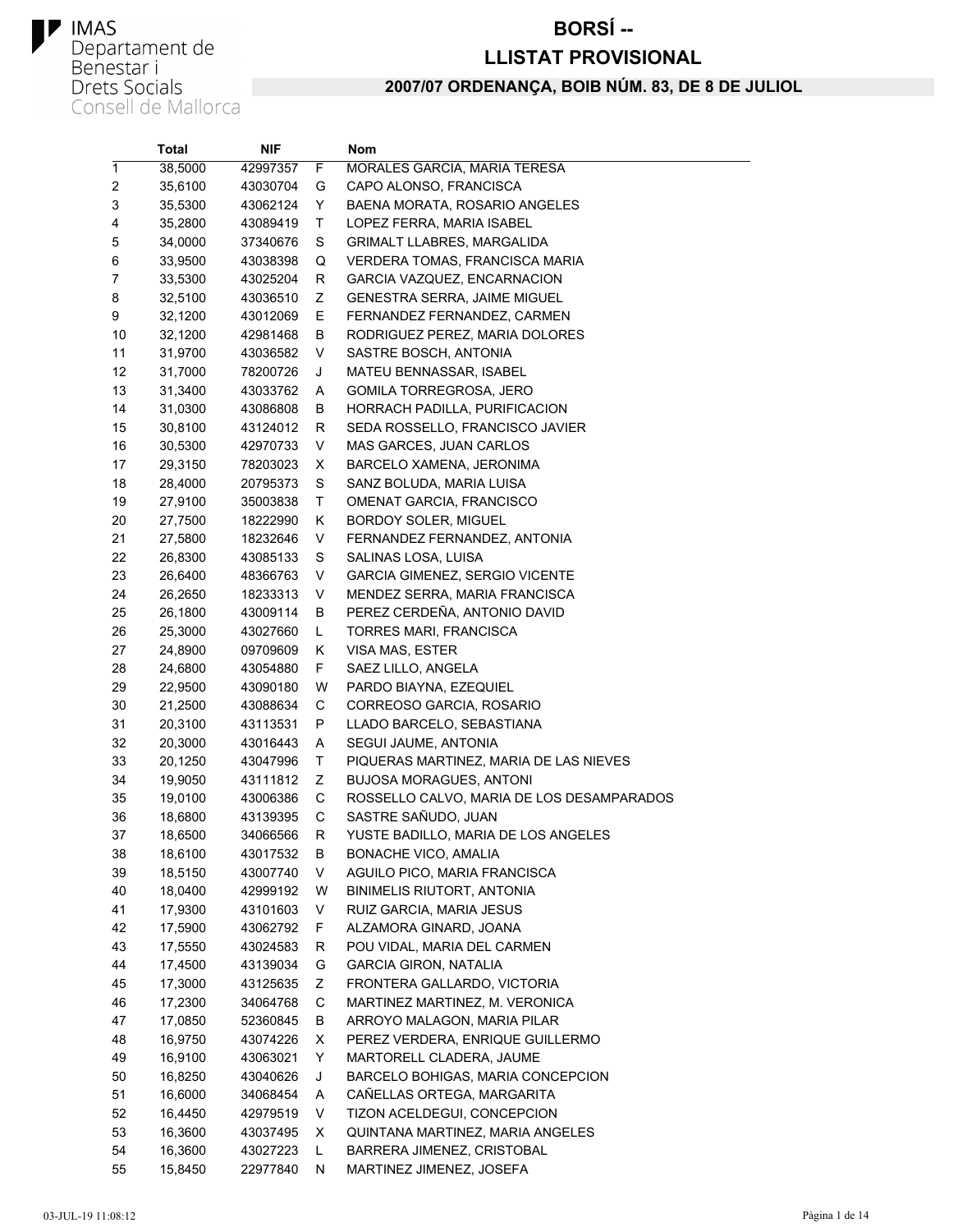#### **BORSÍ--**

#### **LLISTAT PROVISIONAL**

|     | Total   | NIF      |    | Nom                                 |
|-----|---------|----------|----|-------------------------------------|
| 56  | 15,5500 | 43097498 | Y  | BARROSO STOCKMANN, ELENA            |
| 57  | 15,5400 | 42972190 | W  | <b>VIDAL FERRER, JAIME</b>          |
| 58  | 15,5200 | 43085639 | S  | SALVA MUT, JERONIMA                 |
| 59  | 15,4800 | 43174582 | V  | RODRIGUEZ SERVERA, GEMMA            |
| 60  | 15,4050 | 44327723 | F. | OLIVER GALVEZ, FRANCISCA            |
| 61  | 15,3000 | 18237264 | N  | PEREIRA FERNANDEZ, MARIA MONICA     |
| 62  | 15,2750 | 43067512 | N  | CALDENTEY FERRAGUT, EVA MARIA       |
| 63  | 15,2200 | 34730594 | L  | ALBARRACIN RODRIGUEZ, MARIA ISABEL  |
| 64  | 15,0700 | 43030062 | Y  | MORILLAS SALVATIERRA, JOSEFINA      |
| 65  | 15,0350 | 43141570 | X  | PUIGSERVER ARMERO, FRANCISCO JAVIER |
| 66  | 15,0300 | 43078987 | х  | SAEZ SOCIAS, ELISA                  |
| 67  | 14,9000 | 43055369 | J  | <b>MATAS FERRER, JAIME</b>          |
| 68  | 14,8000 | 43078678 | Τ  | MUNAR ROCA, FRANCESCA               |
| 69  | 14,5200 | 43021753 | Τ  | BORDOY MAS, ANTONI                  |
| 70  | 14,5100 | 43060181 | H  | PRIETO BLANCO, MARIA JOSE           |
| 71  | 14,4750 | 18222532 | Τ  | ARTIGUES MESQUIDA, MARGARITA        |
| 72  | 14,3800 | 43081939 | H  | MUNAR RUIZ, MARIA ANTONIA           |
| 73  | 14,3500 | 43041998 | M  | <b>MORANTA SERRA, JUAN</b>          |
| 74  | 14,3300 | 42963431 | Y  | JIMENEZ AMOROS, ANTONIA             |
| 75  | 14,1950 | 42997993 | Е  | <b>JIMENO PEREZ, MIGUEL</b>         |
| 76  | 14,0250 | 10834210 | Ζ  | CASTRO PEREZ, MARIA ROSARIO         |
| 77  | 14,0000 | 40918686 | F  | DE PRADO ANTON, MARIA LOURDES       |
| 78  | 13,9800 | 37335827 | Г  | <b>GELABERT FONT, ANTONIA</b>       |
| 79  | 13,9700 | 43054957 | S  | VIDAL LARA, BERNARDO                |
| 80  | 13,9100 | 34069478 | S  | SAYABERA MESTRE, ANA MARIA          |
| 81  | 13,9000 | 43103853 | J  | ROMERO CANOVAS, PEDRO               |
| 82  | 13,8900 | 43031364 | С  | THOMAS MIQUEL, MARGARITA VICTORIA   |
| 83  | 13,5350 | 78200701 | B  | SUAREZ GOMEZ, MARIA GLORIA          |
| 84  | 13,5250 | 43071874 | G  | MUÑOZ PINEDA, JOSEFINA              |
| 85  | 13,5150 | 43035075 | M  | VEGA RIERA, MARIA ANGELES           |
| 86  | 13,2150 | 42997911 | D  | BELTRAN FONT, MARIA                 |
| 87  | 12,9700 | 78213317 | т  | MAS MAIMO, MARIA DEL PILAR          |
| 88  | 12,9000 | 43026859 | Τ  | PLAZA BONNIN, VALENTIN              |
| 89  | 12,8600 | 43168970 | V  | KRUCH BUJOSA, CATHERINE IRENE       |
| 90  | 12,8300 | 43128795 | т  | PRATS MIRO, CATALINA MARGARITA      |
| 91  | 12,8300 | 43070038 | P  | ENSEÑAT MIRO, MARGARITA             |
| 92  | 12,8250 | 18216120 | М  | SEVILLA GARCIA, EMILIA              |
| 93  | 12,7200 | 43097850 | J  | SOLANO ROLDAN, EVA                  |
| 94  | 12,6150 | 43069552 | M  | ALDAVERO PEREZ, PALOMA              |
| 95  | 12,5900 | 43167633 | Ζ  | BITATA SOPALE, WARI KONO            |
| 96  | 12,4500 | 41520113 | F  | ANTICH SALAS, CAROLINA              |
| 97  | 12,3000 | 43065609 | н  | MENDO RIOS, ANA MARIA               |
| 98  | 12,2750 | 43174647 | J  | ENSEÑAT NIETO, ALEJANDRO            |
| 99  | 12,1250 | 43020616 | J  | MAYOL BAUZA, SUSANA                 |
| 100 | 12,1200 | 43034036 | R  | SUAU FONT, MARIA MAGDALENA          |
| 101 | 12,1200 | 43022532 | С  | VALLORI GUAL, MAGDALENA             |
| 102 | 12,0950 | 44325515 | F  | CAPO AMER, MARGARITA                |
| 103 | 12,0300 | 44388839 | N  | <b>GOMEZ GONZALEZ, VICENTE</b>      |
| 104 | 12,0100 | 42980100 | Τ  | RODRIGUEZ SOTOMAYOR, M TERESA       |
| 105 | 11,9350 | 43115580 | X  | COLOM QUILES, ANTONIA               |
| 106 | 11,9300 | 43151393 | N  | REYGAERTS BUSTOS, ERICA ROSALIA     |
| 107 | 11,8500 | 43097330 | E. | CAMPINS SANCHEZ, RAMON              |
| 108 | 11,7850 | 43083697 | М  | AGUILERA DELGADO, ROSARIO           |
| 109 | 11,7500 | 79309549 | Y  | FERNANDEZ GARCIA, YENIFER           |
| 110 | 11,6500 | 43000530 | Y  | SASTRE FUSTER, CATALINA             |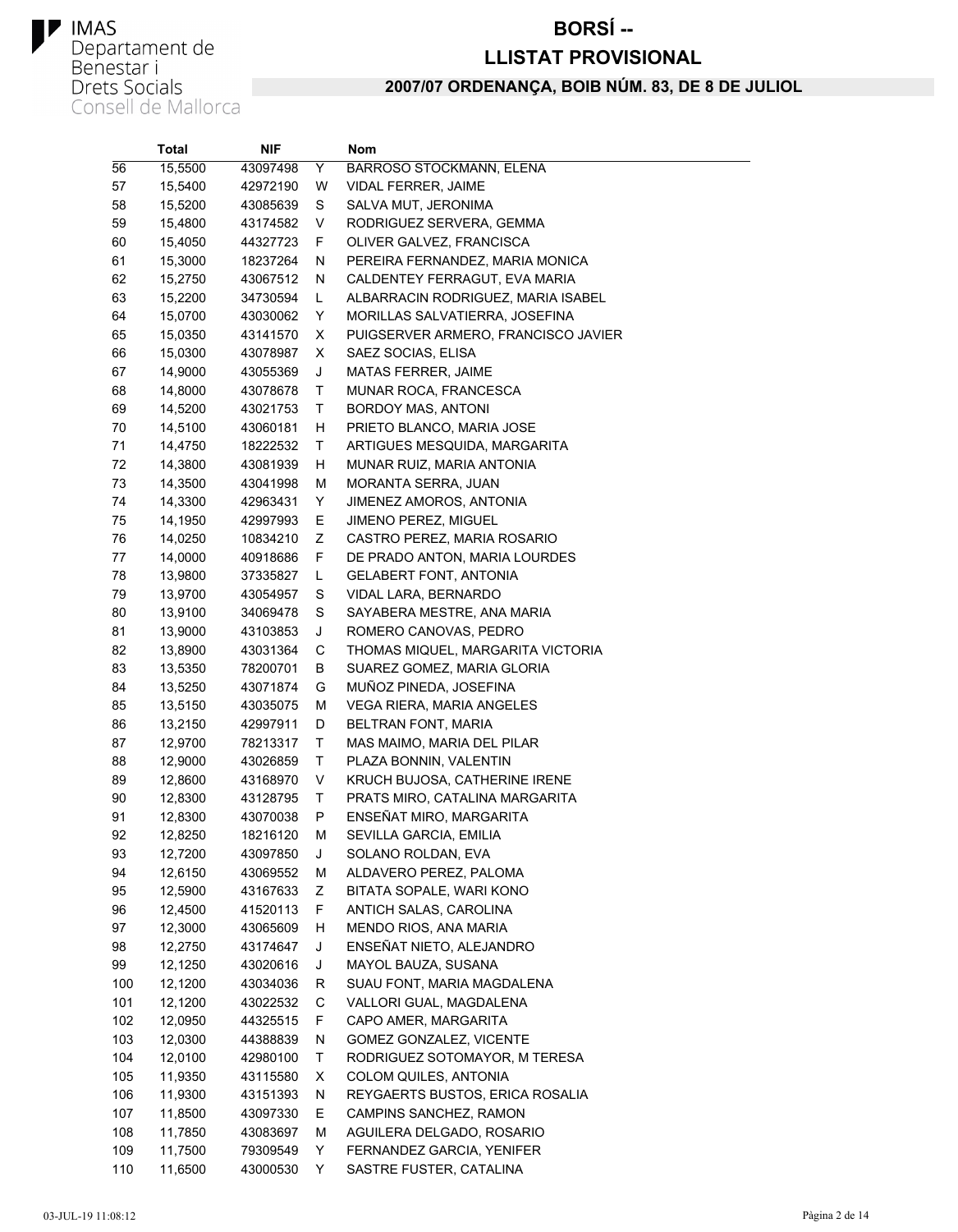#### **BORSÍ--**

#### **LLISTAT PROVISIONAL**

|     | Total   | NIF.     |    | Nom                                   |
|-----|---------|----------|----|---------------------------------------|
| 111 | 11,5500 | 43707658 | Е  | RIU GONZALEZ, MANELA                  |
| 112 | 11,3800 | 15386568 | М  | <b>GALLEGO HORRILLO, BLAS</b>         |
| 113 | 11,2500 | 43145367 | N  | RAMOS PEREZ, MARIA ISABEL             |
| 114 | 11,2000 | 43084438 | X. | JUAN MARI, ADAN                       |
| 115 | 11,1600 | 18236705 | М  | ROCA OLIVIERI, ESTHER MARIA           |
| 116 | 11,1500 | 43072232 | V  | VIDAL PIZA, FRANCISCA                 |
| 117 | 11,1150 | 43102235 | М  | CARRASCO OLMO, FRANCISCO JAVIER       |
| 118 | 11,0500 | 43118953 | W  | MILLAN PONS, CAROLINA                 |
| 119 | 10,9600 | 43064559 | Α  | RODRIGUEZ BENNASAR, MARIA             |
| 120 | 10,9400 | 43137020 | Ζ  | FULLANA PLAZA, NEUS                   |
| 121 | 10,8800 | 18220861 | P  | GUAL BUÑOLA, ANTONIA                  |
| 122 | 10,8500 | 43165540 | Ζ  | FERMOSELLE PEREZ, NORA SUSANA         |
| 123 | 10,8200 | 43013098 | Q  | CARBONELL AMER, MARGALIDA             |
| 124 | 10,8100 | 43096915 | Κ  | ALFONSO BARCELO, CAROLINA             |
| 125 | 10,8050 | 30206191 | S  | <b>BATET CEBRIAN, SILVIA</b>          |
| 126 | 10,7700 | 44009586 | Y  | FERNANDEZ ALARCON, YOLANDA            |
| 127 | 10,7700 | 18225927 | Ζ  | RIERA VIVES, LORENZO                  |
| 128 | 10,7200 | 78211320 | G  | CLADERA CRESPI, MARIA ANTONIA         |
| 129 | 10,7000 | 36090381 | Τ  | MARIN GARRIDO, MARIA NIEVES           |
| 130 | 10,7000 | 43067492 | S  | JUAN SANCHEZ, BARBARA ANGELA          |
| 131 | 10,6950 | 34069007 | G  | MUNAR RIPOLL, MARGARITA               |
| 132 | 10,6600 | 43085299 | С  | MARIN ROCA, JOSE LUIS                 |
| 133 | 10,6350 | 18233018 | Κ  | REUS MAS, SEBASTIAN                   |
| 134 | 10,6000 | 43098950 | D  | CALVO JAUME, TOMAS                    |
| 135 | 10,5450 | 77911080 | Y  | RAMIO CASTRO, MARIA DOLORS            |
| 136 | 10,3950 | 43132632 | L  | SEDA ROSSELLO, ANTONI ANGEL           |
| 137 | 10,3900 | 78203911 | R  | BORRAS SERRA, BENITA                  |
| 138 | 10,3650 | 43045829 | H. | TROBAT BARCELO, CATALINA              |
| 139 | 10,3600 | 43172416 | J  | SAIZ INIESTA, ESTEFANIA               |
| 140 | 10,3000 | 44326111 | М  | NAVARRO ANTON, NICOLAS                |
| 141 | 10,3000 | 43461187 | L. | CONTRERAS-ORDOÑEZ TORRES, EZEQUIEL    |
| 142 | 10,2750 | 43101446 | Κ  | SANCHIS MORENO, EUGENIO               |
| 143 | 10,2050 | 34068511 | Ζ  | AGUILAR RODRIGUEZ, ISABEL             |
| 144 | 10,1850 | 43018728 | B  | ROIG LLADO, CATALINA                  |
| 145 | 10,1100 | 43145515 | Ε  | VILA PEREZ, IRENE                     |
| 146 | 10,1100 | 78206035 | D  | ROSSELLO NADAL, MIQUELA               |
| 147 | 10,0600 | 43116106 | F  | NUNEZ LOPEZ, ANGELA                   |
| 148 | 9,8400  | 43120388 | В  | SECO TALLEDO, ROSA MARIA              |
| 149 | 9,7200  | 43033144 | Y  | ALCANTARILLA PEREZ, EVA               |
| 150 | 9,6800  | 43088363 | W  | ROIG ALMEIDA, MONICA                  |
| 151 | 9,6800  | 37334979 | E. | ALZAMORA TORTELL, CATALINA            |
| 152 | 9,6200  | 43122405 | G  | ANTON FERNANDEZ, ENRIQUE CESAR        |
| 153 | 9,5800  | 43105884 | С  | VERA GARCIA, ANTONIO                  |
| 154 | 9,5600  | 43097006 | С  | GONZALEZ PASCUAL, FRANCISCA MARGARITA |
| 155 | 9,5550  | 43002518 | Q  | ANGEL OLIVER, MARGARITA               |
| 156 | 9,5400  | 42953858 | R  | OVIEDO LUCEÑO, ANA                    |
| 157 | 9,5150  | 43140253 | G  | CERDA MAS, MARGALIDA                  |
| 158 | 9,4950  | 42992454 | A  | ROSSELLO JAUME, CATALINA              |
| 159 | 9,4300  | 42998020 | A  | FERRANDO BONET, MARIA DEL ROSARIO     |
| 160 | 9,3550  | 43057545 | G  | LLULL PUJOL, JUAN ANTONIO             |
| 161 | 9,3500  | 42997206 | V  | PALET VIDAL, JUAN SEBASTIAN           |
| 162 | 9,3400  | 41571655 | Y  | NAVARRO SEVILLA, MARIA ENCARNACIÓN    |
| 163 | 9,2750  | 18233145 | X. | MEDINA MOLINA, ANTONIA                |
| 164 | 9,2750  | 43022255 | L  | MATAS ATIENZA, BARTOLOME              |
| 165 | 9,2700  | 48316955 | G  | BROTONS HERVAS, ANA MARIA             |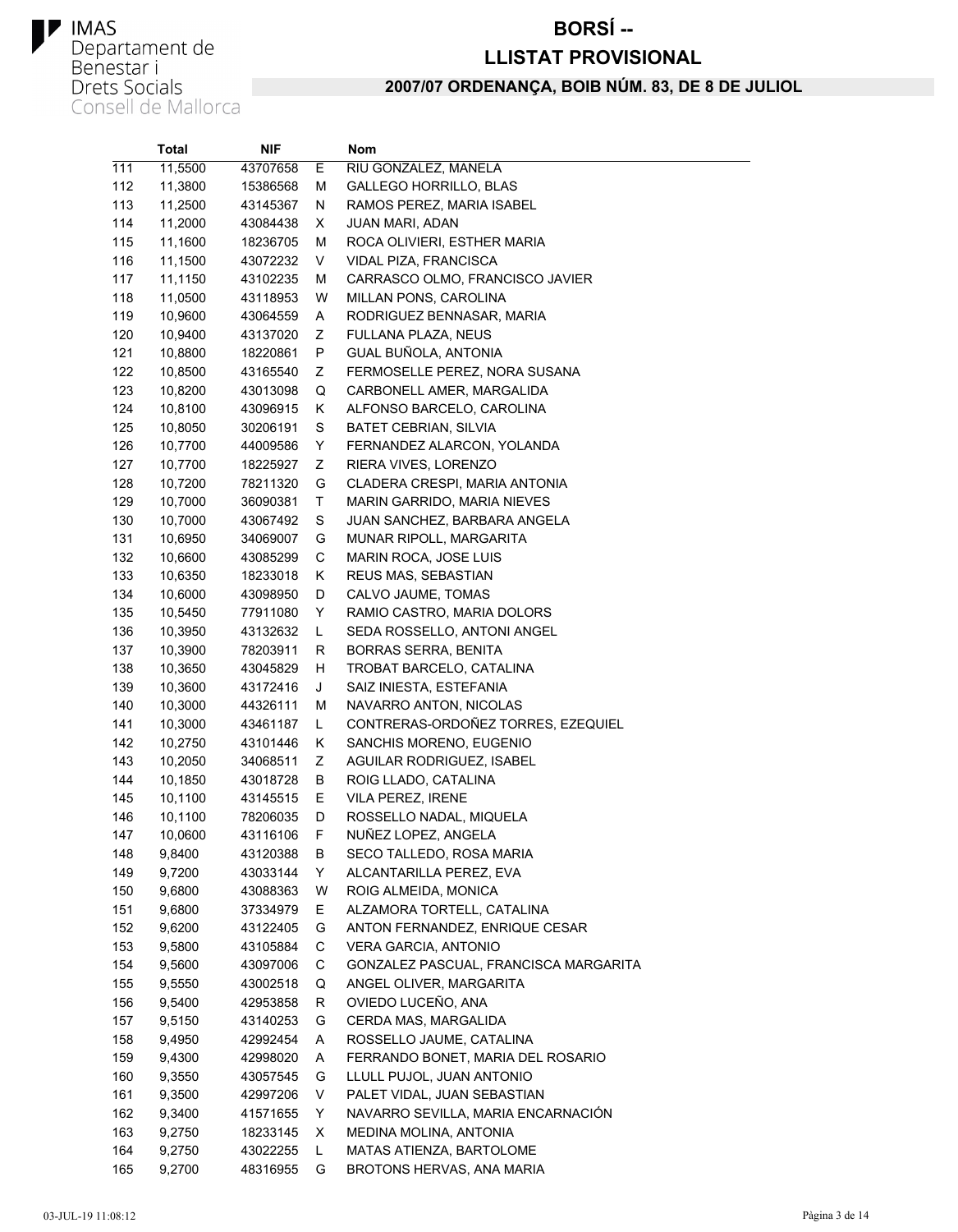#### **BORSÍ--**

#### **LLISTAT PROVISIONAL**

|     | <b>Total</b> | NIF       |   | Nom                                |
|-----|--------------|-----------|---|------------------------------------|
| 166 | 9,2600       | 43081496  | N | GIORDANO ARTICARDI, PAOLA HELENA   |
| 167 | 9,1550       | 43106224  | S | PEREZ VERDERA. GUILLERMO JULIAN    |
| 168 | 9,1400       | 43188227  | Τ | PRIEGO MARTINEZ, JOSE MARIA        |
| 169 | 9,0850       | 43055838  | Ε | GARRIDO JAUME, ANA MARIA           |
| 170 | 9,0750       | 43174722  | L | MARQUES TRIAS, MARIA MONICA        |
| 171 | 9,0550       | 78212253  | V | COLOM BARCELO, CATALINA MARIA      |
| 172 | 9,0500       | 43117425  | S | VADELL MASSOT, MARIA ANTONIA       |
| 173 | 9,0500       | 43088534  | N | MAYORDOMO PEREZ, ALEJANDRO         |
| 174 | 9,0450       | 43193813  | С | MESTRE CANO, JUANA MARIA           |
| 175 | 9,0200       | 43046259  | В | AGUILO BELTRAN, JUANA MARGARITA    |
| 176 | 9,0200       | 43079766  | F | GINARD GRANADO, PEDRO              |
| 177 | 8,9950       | 43123753  | н | WAGNER DUEK, SANDRA BEATRIZ        |
| 178 | 8,9550       | 43095041  | X | RUBIO ESTEVEZ, CRISTINA            |
| 179 | 8,9400       | 43216961  | F | BERDEZ PATERNOSTRO, JOHANNA        |
| 180 | 8,8850       | 18235907  | N | GARCIA BARBERAN, MARIA NIEVES      |
| 181 | 8,8700       | 34069774  | N | VILLALONGA FANALS, IRENE MAGDALENA |
| 182 | 8,7650       | 44327659  | N | GAYA SANS, INES                    |
| 183 | 8,7500       | 43136101  | S | <b>MAIMO FLOR, NURIA</b>           |
| 184 | 8,7000       | 43050379  | Ζ | SERRANO PEREZ, LINA DOLORES        |
| 185 | 8,5900       | 43007419  | н | LOPEZ CABALLERO, MARIA DEL VALLE   |
| 186 | 8,5700       | 42999380  | Y | FONT OLIVER, MICAELA CONCEPCION    |
| 187 | 8,4650       | 20148327  | М | NAVARRO PERIS, NURIA               |
| 188 | 8,4500       | 18232417  | н | PARRA ALBADALEJO, MARIA DOLORES    |
| 189 | 8,4150       | X01640621 | P | RODRIGUEZ, SYLVIE MARIE CHANTAL    |
| 190 | 8,3200       | 43068683  | X | JAUME SALLERAS, SEBASTIAN DAVID    |
| 191 | 8,3100       | 43197417  | J | CARVAJAL GARCIA, MARIA NIEVES      |
| 192 | 8,2500       | 18219498  | W | JOAN I FONT, ANTONI                |
| 193 | 8,2500       | 37341413  | Q | COLLADO CAPO, JUAN PEDRO           |
| 194 | 8,2400       | 43169514  | D | VICENS PONS, AINA MARIA            |
| 195 | 8,2400       | 78207707  | W | MIR MORRO, MARGARITA               |
| 196 | 8,2300       | 43065859  | S | GONZÁLEZ SÁNCHEZ, ANA MARIA        |
| 197 | 8,1850       | 43147620  | В | MOYA COMAS, JAUME                  |
| 198 | 8,1250       | 43001900  | Г | PUERTAS PUYOL, MARIA FRANCISCA     |
| 199 | 8,1000       | 43117968  | Υ | GAYA LORCA, SUSANA                 |
| 200 | 8,0000       | 43051149  | W | BESTARD PONS, MARGARITA            |
| 201 | 7,9800       | 43009279  | S | CAMPS COLL, MARGARITA              |
| 202 | 7,9500       | 18234553  | S | MORANTA MOREY, MAGI                |
| 203 | 7,9500       | 43014740  | W | HERRANZ CAMPO, ROSA MARIA          |
| 204 | 7,9100       | 43088629  | S | FERRER MELGAREJO, PABLO            |
| 205 | 7,8950       | 43048035  | Q | POMAR LUCAS, FRANCISCA             |
| 206 | 7,8400       | 44325887  | В | RAMIREZ OLIVA, DANIEL              |
| 207 | 7,8300       | 52691364  | С | DOMINGUEZ MULERO, RAUL             |
| 208 | 7,8150       | 41522592  | W | COMPANY MATEU, JORDI               |
| 209 | 7,7500       | 43192477  | н | QUETGLAS SALOM, JEMIMA             |
| 210 | 7,6900       | 43089516  | М | CEREZO FERNANDEZ, ANTONIA          |
| 211 | 7,6800       | 78214404  | Y | SAMPIETRO RIERA, MARIA TERESA      |
| 212 | 7,6650       | 43019553  | P | SEMPERE TOMAS, FRANCISCA           |
| 213 | 7,5900       | 18237112  | k | AMENGUAL MORANTA, MARGARITA        |
| 214 | 7,5500       | 43167685  | С | PASCUAL BORCHES, MARTA             |
| 215 | 7,5450       | 43026455  | X | RAMON FORNES, MARIA DEL PILAR      |
| 216 | 7,5250       | 45188389  | J | CARRASCO VILLAVERDE, CAROLINA      |
| 217 | 7,5250       | 43014873  | С | LESENDE FRIEIRO, MARIA PAZ         |
| 218 | 7,4500       | 43211552  | A | PALOU GARCIA, AINA                 |
| 219 | 7,4300       | 42989788  | М | <b>BAILON MOLINA, ISABEL</b>       |
| 220 | 7,4050       | 43151326  | Ζ | COVAS TRIGUEROS, PATRICIA          |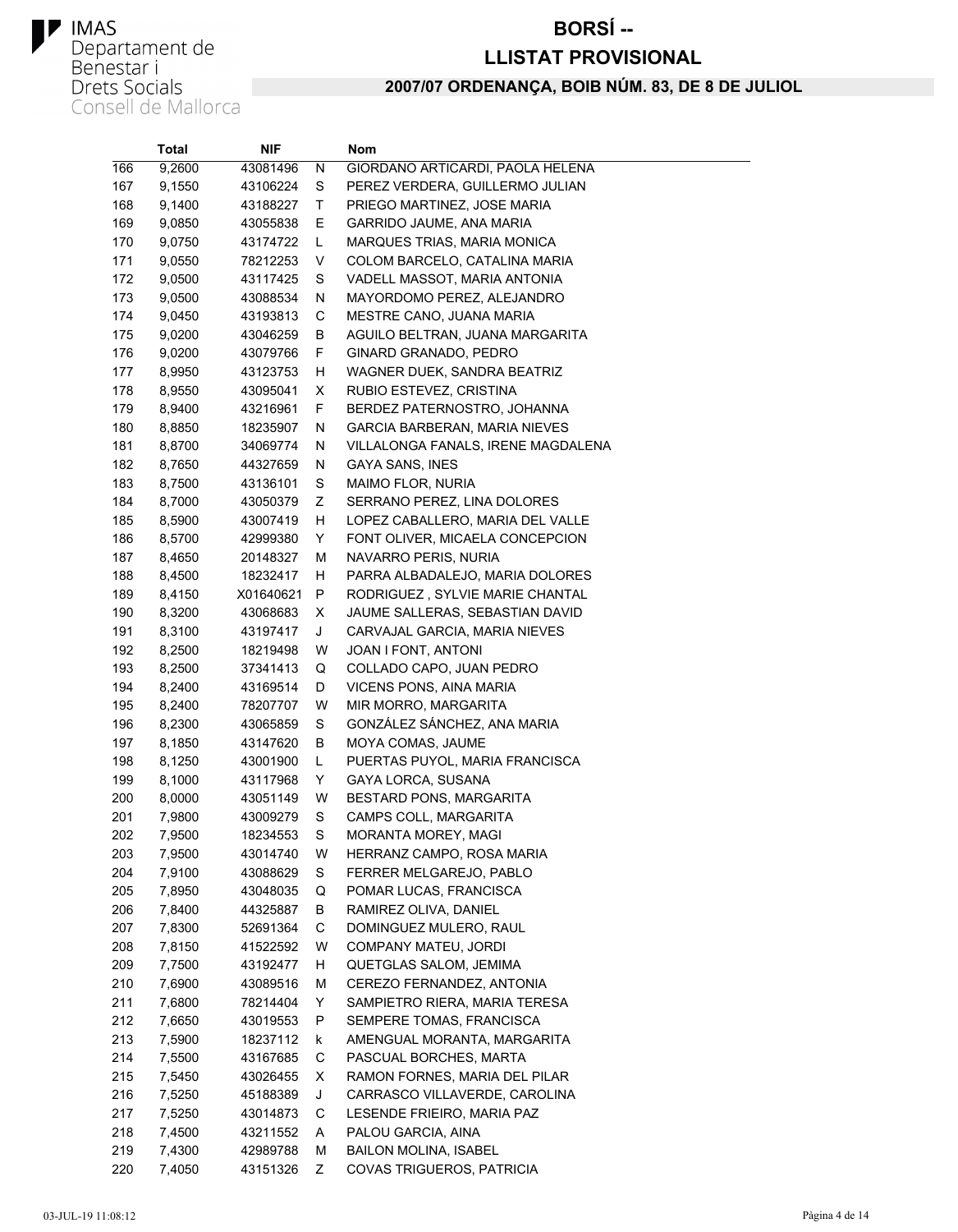#### **BORSÍ--**

#### **LLISTAT PROVISIONAL**

|     | Total  | NIF.     |    | Nom                                   |
|-----|--------|----------|----|---------------------------------------|
| 221 | 7,3950 | 43151356 | Κ  | MARTORELL ALMANSA, CRISTINA           |
| 222 | 7,3850 | 43027388 | T  | MAYOL BAUZA, FRANCISCA                |
| 223 | 7,3700 | 18236609 | R  | OLIVER MOREY, JERONIMO                |
| 224 | 7,3500 | 43200046 | С  | CALBET RODRIGUEZ, EVA MARIA           |
| 225 | 7,3500 | 43118507 | Q  | AMOROS GARCIAS, GABRIEL               |
| 226 | 7,3250 | 43090976 | Q  | COLL ANGLADA, JUAN JOSE               |
| 227 | 7,2500 | 43067823 | R  | DEYA MORELL, GUILLERMO                |
| 228 | 7,2500 | 18215085 | М  | PLANISI CORTES, GUILLEM               |
| 229 | 7,2200 | 43032312 | W  | ARIAS MATA, JUAN SALVADOR             |
| 230 | 7,2100 | 41518031 | н  | GIL ADROVER, APOLONIA                 |
| 231 | 7,1800 | 28668808 | Κ  | MORA MUÑIZ, MERCEDES                  |
| 232 | 7,1650 | 43204931 | Υ  | ARTIGUES FIOL, REBECA VICTORIA        |
| 233 | 7,1500 | 43081163 | R  | CANELLAS VIDAL, BARTOLOME             |
| 234 | 7,1250 | 43129530 | Ε  | RIPOLL SERVERA, CATALINA              |
| 235 | 7,1100 | 78201741 | Q  | SUREDA FULLANA, TOMAS                 |
| 236 | 7,1100 | 43070525 | N  | PIQUERAS CABAÑERO, MARIA ISABAEL      |
| 237 | 7,1000 | 43122676 | Е  | LIZANA CARRIO, ALEXANDRA              |
| 238 | 7,0100 | 43043068 | V  | FERRETJANS GAMUNDI, DAMIA             |
| 239 | 6,9900 | 41515262 | D  | BALLESTER BALLESTER, CATALINA MARIA   |
| 240 | 6,9900 | 43042676 | Q  | RODRIGUEZ GONZALEZ, FRANCISCA         |
| 241 | 6,9900 | 43177617 | Q  | CASTRO SOLER, LAURA IRENE             |
| 242 | 6,9800 | 78206040 | Ζ  | <b>GARCIA SANCHEZ, MERCEDES</b>       |
| 243 | 6,9750 | 43156030 | Α  | ENSEÑAT RISUEÑO, JORGE                |
| 244 | 6,9700 | 43041794 | P  | LARA MORENO, TERESA                   |
| 245 | 6,9600 | 43084456 | M  | AGUILAR ROVIRALTA, DAVID              |
| 246 | 6,9100 | 43139409 | В  | REYAT VIDAL, CATALINA                 |
| 247 | 6,8900 | 18226872 | Q  | BIBILONI TROBAT, ANTONIA              |
| 248 | 6,8400 | 43052489 | P  | CAMPOS TORRES, MARIA MAGDALENA        |
| 249 | 6,7300 | 43109678 | Г  | LARA MARTIN, FATIMA                   |
| 250 | 6,7100 | 43016519 | х  | CERRILLO LOPEZ, FRANCISCO             |
| 251 | 6,7100 | 34942806 | X  | RODICIO PEREZ, MARIA ESTRELLA         |
| 252 | 6,7100 | 43098666 | R  | GONZALEZ GONZALEZ, ERIKA              |
| 253 | 6,7000 | 43152418 | W  | PARDO BIAYNA, ISABEL                  |
| 254 | 6,7000 | 26027281 | Κ  | SARMIENTO MOLINA, RAMON               |
| 255 | 6,6700 | 43052318 | Κ  | NAVARRO HOLGADO, FRANCISCA            |
| 256 | 6,6700 | 43142434 | T  | QUETGLAS GARCIA, NOELIA               |
| 257 | 6,6600 | 43043258 | T  | PUJOL DE PINTO, GEMMA                 |
| 258 | 6,6500 | 43182043 | Α  | MARTIN SANCHEZ, ROSANA BEATRIZ        |
| 259 | 6,6500 | 37335105 | X  | SANTANDREU PONT, MARIA ISABEL         |
| 260 | 6,6000 | 43060724 | D  | SALOM PONS, Mª ARACELI                |
| 261 | 6,6000 | 43192143 | Y  | VILLALONA ESTEVEZ, DAMARIS ALTAGRACIA |
| 262 | 6,6000 | 43174541 | Е  | ARBONA PEREZ, MARTA                   |
| 263 | 6,5800 | 42991769 | P  | ALAMINOS ANEAS, GRACIA                |
| 264 | 6,5750 | 43062892 | S  | JAUME MIGUEL, MARIA DE LOS ANGELES    |
| 265 | 6,5600 | 43186464 | P  | SALOM CRESPI, SALVADOR                |
| 266 | 6,5500 | 43071956 | V  | SERRA CALDES, SEBASTIAN               |
| 267 | 6,5250 | 43028613 | Υ  | ESTRANY BARCELO, MARGARITA            |
| 268 | 6,5150 | 43177851 | C  | RUIZ GONZALEZ, HELENA                 |
| 269 | 6,5000 | 37340073 | X  | MIQUEL MASSANET, CATALINA             |
| 270 | 6,5000 | 43042472 | L  | GARRIDO SIMON, CAROLINA               |
| 271 | 6,5000 | 18237233 | G  | MUÑOZ VALENZUELA, JUANA               |
| 272 | 6,5000 | 43025669 | Y  | MARQUEZ CALDES, MARGALIDA MAXIMA      |
| 273 | 6,4900 | 43086068 | F. | CARBONELL POL, ANTONIA MARIA          |
| 274 | 6,4900 | 43016071 | E. | MOLL OLIVER, JOAN LLUIS               |
| 275 | 6,4600 | 43021211 | X  | PONS ESTELRICH, BARBARA               |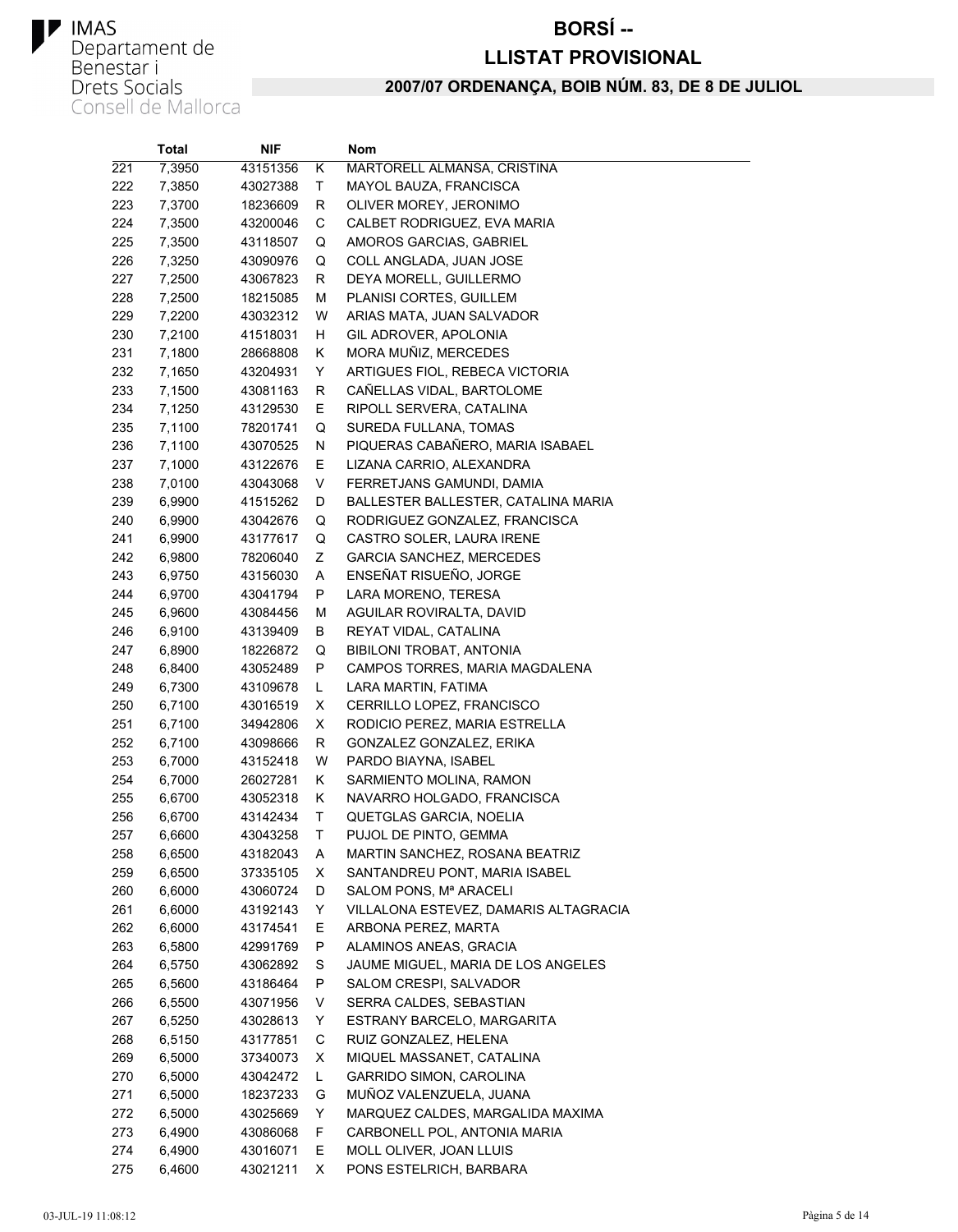#### **BORSÍ--**

#### **LLISTAT PROVISIONAL**

|     | <b>Total</b> | NIF      |    | Nom                                      |
|-----|--------------|----------|----|------------------------------------------|
| 276 | 6,4500       | 43151559 | V  | SIMONET ALBENDEA, CAROLINA               |
| 277 | 6,4350       | 42980123 | Τ  | MARTORELL HERNANDEZ, MIGUEL TOMAS        |
| 278 | 6,4300       | 43155663 | G  | MARROQUINO CASTILLEJO, MARÍA DOLORES     |
| 279 | 6,4050       | 43004054 | В  | ORTIZ RUIZ, ANTONIA                      |
| 280 | 6,4000       | 43185373 | Κ  | ENFEDAQUE AGUILAR, GERSON KEMUEL         |
| 281 | 6,3900       | 42999843 | D  | LOPEZ-ACEVEDO ARAGON, MARIA DE LA PALOMA |
| 282 | 6,2900       | 20826809 | X  | MORA VAREA, RODRIGO                      |
| 283 | 6,2850       | 42976467 | R  | ARTIGUES VICENS, MARGARITA MARIA         |
| 284 | 6,2750       | 42995513 | A  | MONSERRAT LOPEZ, JUANA MARIA             |
| 285 | 6,2700       | 02890210 | F  | <b>SANTOS GARCIA, ISABEL</b>             |
| 286 | 6,2500       | 43118662 | X  | CATALA MOREY, CRISTINA                   |
| 287 | 6,2400       | 18232174 | М  | PUJOL BALAGUER, ANA MARIA                |
| 288 | 6,2000       | 43164944 | Q  | KRUCH BUJOSA, CHARLES                    |
| 289 | 6,1800       | 18222579 | R  | SAGRERA GOMILA, MARGARITA ANTONIA        |
| 290 | 6,1600       | 49610308 | Κ  | GONZALEZ VERA, ANSELMA ROSANNA           |
| 291 | 6,1600       | 43014843 | J  | AMADOR GARRIDO, JOSEFA                   |
| 292 | 6,1400       | 43160174 | F. | CATANY GELABERT, MARGARITA               |
| 293 | 6,1300       | 43088141 | X  | FERNANDEZ TRAVE, SILVIA                  |
| 294 | 6,1250       | 43053877 | Q  | <b>CIRER ROCA, BENITA</b>                |
| 295 | 6,0500       | 43040960 | W  | BELTRAN ROSELLO, MARGARITA CARMEN        |
| 296 | 6,0500       | 43133114 | H  | LLOMPART BELTRAN, BARBARA                |
| 297 | 6,0300       | 43022062 | X  | FERRER LOPEZ, JOSE                       |
| 298 | 5,9900       | 37341767 | W  | MANRESA ADROVER, MARIA ANTONIA           |
| 299 | 5,9900       | 43028143 | L  | BUJOSA SOCIAS, CATALINA ANTONIA          |
| 300 | 5,9000       | 41541653 | L. | RODRIGUEZ INIESTA, PATRICIA              |
| 301 | 5,8950       | 43005922 | Q  | GOMEZ GUTIERREZ, CONCEPCION              |
| 302 | 5,8750       | 43171852 | R  | ZARATE HUERTA, Mª TERESITA DE JESUS      |
| 303 | 5,8700       | 43052898 | Α  | TUR ARQUES, FRANCESCA                    |
| 304 | 5,8500       | 41587160 | D  | REYNES MOREY, MARIA DEL MAR              |
| 305 | 5,8500       | 43219492 | P  | MARCE RAMIS, JUAN ALBERTO                |
| 306 | 5,8500       | 43175435 | L  | NICANOR LOPEZ, CLAUDIA                   |
| 307 | 5,8500       | 18222398 | G  | NICOLAU BARCELO, FRANCISCA               |
| 308 | 5,8500       | 43071274 | W  | PRIETO MELGAR, MANUEL                    |
| 309 | 5,8100       | 18236827 | N  | SERRALTA CUNILL, CATALINA                |
| 310 | 5,7900       | 43100707 | H  | CALVO JAUME, BLANCA                      |
| 311 | 5,7500       | 43152826 | L  | ARBONA ALFARO, LUNA                      |
| 312 | 5,7500       | X4759687 | Κ  | DIGIROLAMO, LUCIANO NICOLAS              |
| 313 | 5,7350       | X2022158 | ĸ  | SEQUEIRA FERNANDES GOMES, GRACIANA       |
| 314 | 5,7050       | 43064671 | Τ  | CASTELLO CARBONELL, ANTONIA              |
| 315 | 5,7000       | 43036235 | S  | PIZA CAÑELLAS, MARIA TERESA              |
| 316 | 5,7000       | 43009627 | H  | CANTALLOPS CERDA, MIGUEL                 |
| 317 | 5,7000       | 43131725 | D  | OLIVER NICOLAU, FRANCISCA                |
| 318 | 5,6600       | 43162910 | Y  | MARTINEZ MEDINA, ALBERT                  |
| 319 | 5,6500       | 43172970 | S  | LOPEZ MENDEZ, MARIAN                     |
| 320 | 5,6500       | 43055978 | R  | CAÑELLAS RUBI, NICOLAS                   |
| 321 | 5,6250       | 43180000 | F  | FERNANDEZ BOSCH, MARIA                   |
| 322 | 5,6000       | 43076109 | F  | GORNALS VIDAL, ANTONI                    |
| 323 | 5,6000       | 43158688 | Q  | PALMER HERNANDEZ, CRISTINA               |
| 324 | 5,5750       | 42993278 | E. | SEGUI PAYERAS, ANTONIA                   |
| 325 | 5,5250       | 43108282 | A  | LOPEZ BLASCO, MARIA GREGORIA             |
| 326 | 5,5150       | 43056192 | P  | BORRAS MALDONADO, MIGUEL                 |
| 327 | 5,5000       | 43137489 | т  | CAMPS PERELLO, LYDIA                     |
| 328 | 5,5000       | 43059013 | т  | CAPELLA CIRER, MARIA                     |
| 329 | 5,5000       | 43151370 | N  | FORTEZA MERCADAL, MARIA DEL CARMEN       |
| 330 | 5,5000       | 45189043 | т  | ROSS PLATA, PAULA ANDREA                 |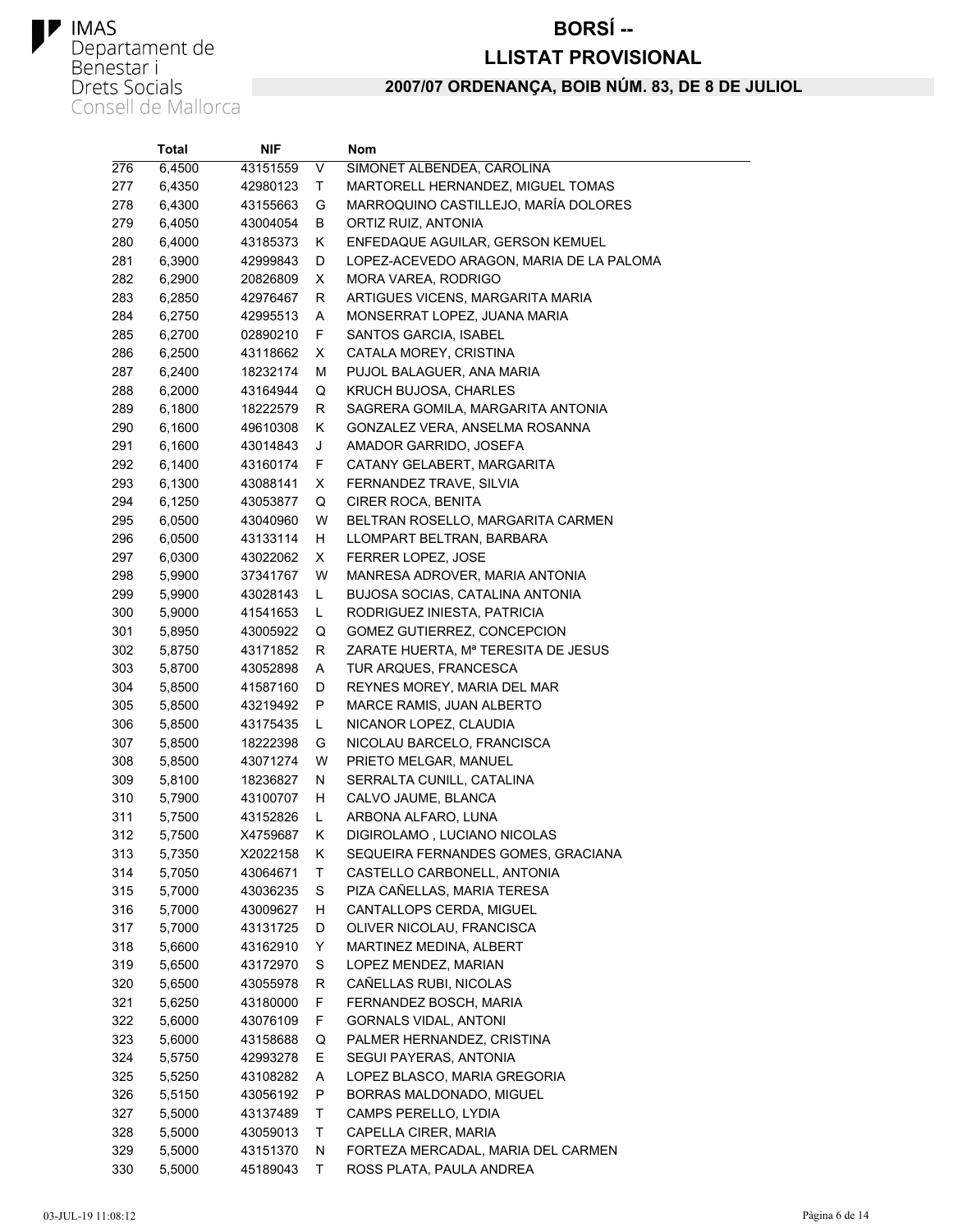#### **BORSÍ--**

#### **LLISTAT PROVISIONAL**

|     | Total  | NIF      |    | Nom                                |
|-----|--------|----------|----|------------------------------------|
| 331 | 5,4900 | 43095752 | P  | ESTEVEZ ZAPATA, ANGELS             |
| 332 | 5,4750 | 43067964 | G  | CERDA PARDO, JUANA                 |
| 333 | 5,4600 | 43106221 | N  | VILLALONGA MUT, MAGDALENA          |
| 334 | 5,4600 | 42979297 | W  | BONET FERRETJANS, NADAL            |
| 335 | 5,4500 | 18237272 | С  | <b>GARCIA MORENO, MARIA ISABEL</b> |
| 336 | 5,4500 | 43132725 | С  | MARCE RAMIS, SANTIAGO JOSE         |
| 337 | 5,4500 | 43193364 | P  | MESQUIDA GARCIA, CATALINA          |
| 338 | 5,4500 | 43086128 | Κ  | CHACON NICOLAU, JOAN MIQUEL        |
| 339 | 5,4450 | 43146239 | X. | <b>VENY COCA, MATIAS</b>           |
| 340 | 5,4300 | 43133010 | Y  | FAJARDO FERRIOL, PAQUITA           |
| 341 | 5,4250 | 43136415 | F  | VALLES BISQUERRA, ESTHER           |
| 342 | 5,4200 | 43053276 | J  | FERRER SORIANO, ALICIA             |
| 343 | 5,3700 | 43098470 | N  | ANGUERA MOLINA, JOSE RAMON         |
| 344 | 5,3500 | 43019833 | N  | GARROCHO VARGAS, LOURDES           |
| 345 | 5,3500 | 43101666 | В  | MUÑOZ FERNÁNDEZ, Mª DEL PILAR      |
| 346 | 5,3300 | 43105617 | Y. | PUERTAS PUYOL, ESTER               |
| 347 | 5,3000 | 37337674 | A  | MAS PERELLO, MATEU                 |
| 348 | 5,2750 | 43176804 | P  | MORA SANCHEZ, CAROLINA             |
| 349 | 5,2600 | 40893945 | Ζ  | CONSUEGRA BECERRA, ISABEL          |
| 350 | 5,1950 | 42972000 | Г  | POCOVI BUJOSA, JUAN                |
| 351 | 5,1800 | 12720838 | K. | VEGA FERNANDEZ, MARIA RAQUEL       |
| 352 | 5,1700 | 13114803 | L  | <b>GARCIA GRANDE, CARIDAD</b>      |
| 353 | 5,1600 | 43075536 | D  | JULIA PALOU, LAURA                 |
| 354 | 5,1500 | 43020772 | P  | CASTILLA EXPOSITO, RICARDO         |
| 355 | 5,1000 | 44325820 | J  | RODRIGUEZ MARTINEZ, JOSEFA         |
| 356 | 5,1000 | 43125197 | J  | RAMOS CARBALLAR, CRISTINA          |
| 357 | 5,1000 | 42999126 | М  | SANTANDREU NADAL, CATALINA         |
| 358 | 5,1000 | 43000821 | K. | JAUME LLABRES, JUANA               |
| 359 | 5,1000 | 78213972 | В  | SANTANDREU GRIMALT, MARIA ROSA     |
| 360 | 5,1000 | 43028329 | K. | <b>TUGORES CASTELLO, MARIA</b>     |
| 361 | 5,1000 | 43199641 | Y  | JIMENEZ GARRIDO, VIOLETA           |
| 362 | 5,1000 | 43066458 | Q  | AMADOR GARRIDO, MARIA TERESA       |
| 363 | 5,1000 | 41521372 | R  | SANTANDREU PONT, MARIA ANDREA      |
| 364 | 5,1000 | 43156373 | R  | MARTINEZ CANTALLOPS, SEBASTIAN     |
| 365 | 5,1000 | 43089980 | D  | ROSSELLO ALEMANY, MARIA MAGDALENA  |
| 366 | 5,1000 | 41516675 | L. | SANCHEZ BARCELO, CATALINA          |
| 367 | 5,0800 | 43172800 | Y. | <b>BIBILONI FORTUNY, ANTONIA</b>   |
| 368 | 5,0600 | 43074456 | X  | GARCIA SANCHO, MARIA ANTONIA       |
| 369 | 5,0250 | 78210494 | Y  | MORELL BENNASSAR, CRISTOFOL        |
| 370 | 5,0200 | 43039922 | Е  | BLANCO SALOM, MARIA ANGELES        |
| 371 | 5,0100 | 18223226 | G  | SAMPOL ROCA, JOAN                  |
| 372 | 5,0000 | 43111239 | Q  | COLL RYGAS, CATALINA               |
| 373 | 5,0000 | 41522251 | Y  | SOLER BINIMELIS, SEBASTIA          |
| 374 | 5,0000 | 43124767 | С  | BARCELO FULLANA, MARIA             |
| 375 | 4,9800 | 78209514 | S  | FONT SERRA, FRANCISCO              |
| 376 | 4,9600 | 43144555 | М  | BUSTAMANTE VACAS, JUAN ANTONIO     |
| 377 | 4,9500 | 43061270 | A  | GALLEGO RODRIGUEZ, MARIA ANGELES   |
| 378 | 4,9450 | 43045515 | Α  | SERRA SEGOVIA, MARIA NIEVES        |
| 379 | 4,9300 | 42978486 | L. | CAPO ALEMANY, MARGARITA            |
| 380 | 4,9200 | 38825101 | С  | <b>GARCIA CHAVES, JOSE ANTONIO</b> |
| 381 | 4,9000 | 48868005 | С  | PRIEGO CHACON, RAMON               |
| 382 | 4,9000 | 43100493 | В  | AYMES MORALES, CHISTINE CHANTAL    |
| 383 | 4,8600 | 43053063 | F. | <b>GARCIA QUIROS, MARIA GRACIA</b> |
| 384 | 4,8600 | 43109366 | Y. | DE PEDRO MARTINEZ, ESTER           |
| 385 | 4,8500 | 41524442 | N  | RUIZ MAGDALENA, ASTRID             |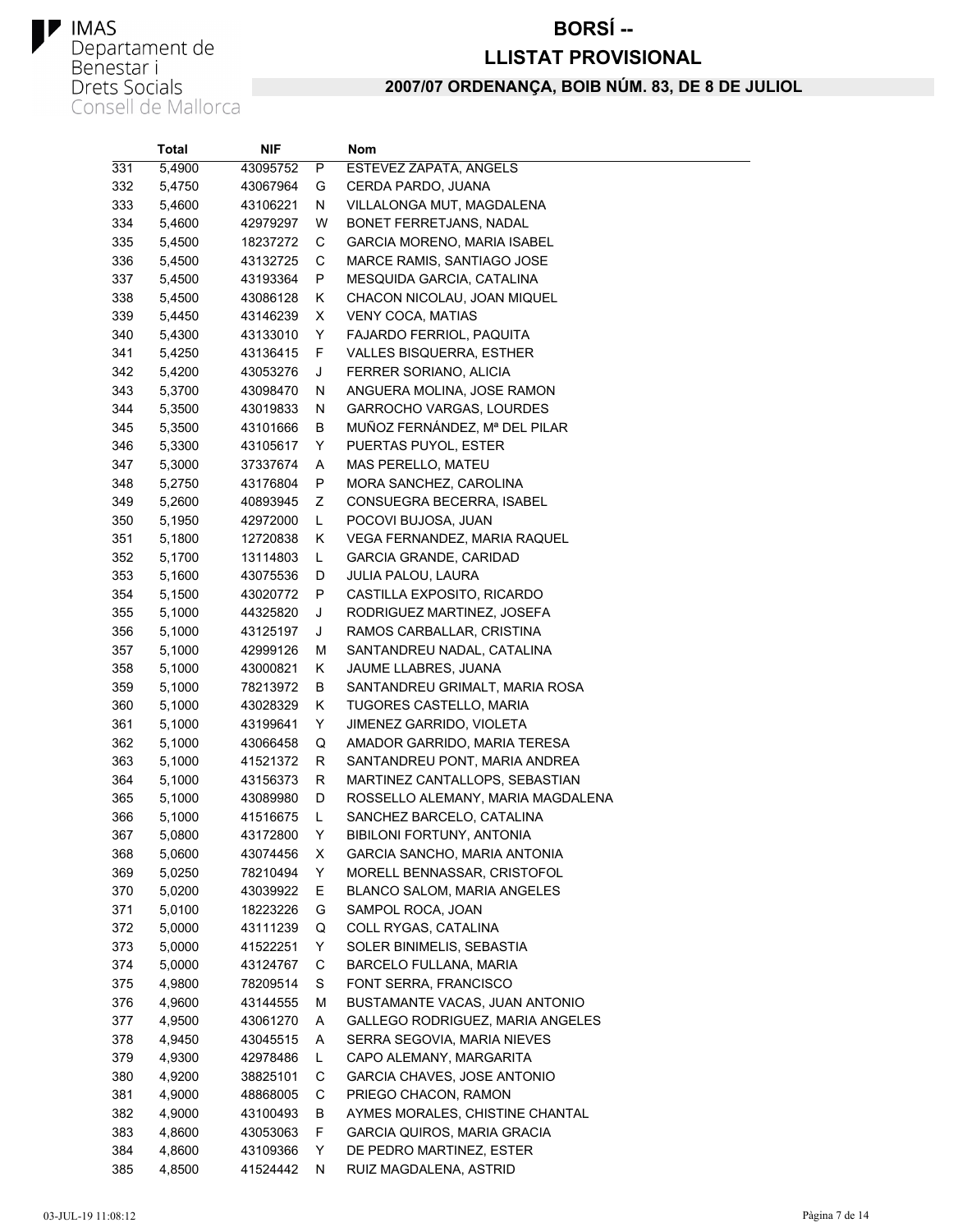#### **BORSÍ--**

#### **LLISTAT PROVISIONAL**

|     | <b>Total</b> | NIF      |    | Nom                               |
|-----|--------------|----------|----|-----------------------------------|
| 386 | 4,8200       | 43055919 | В  | <b>VIDAL BORRAS, ANDRES</b>       |
| 387 | 4,8000       | 51623898 | F. | OLIAS MARTIN, ROSA MARIA          |
| 388 | 4,7900       | 43008186 | A  | FEBRER FORNES, MARIA              |
| 389 | 4,7700       | 43151067 | P  | REY CARRICONDO, ANA MARIA         |
| 390 | 4,7500       | 43205410 | W  | COVAS GUERRERO, MARIA TERESA      |
| 391 | 4,7000       | 41570842 | K. | GINARD FORTEZA, MARIA             |
| 392 | 4,7000       | 43147528 | В  | ESTEVEZ VANRELL, CARLOS JUAN      |
| 393 | 4,7000       | 41536969 | G  | RIUTORT LLUIS, ALBA               |
| 394 | 4,6950       | 43161273 | W  | MAS SANSO, CATALINA               |
| 395 | 4,6900       | 43089702 | F. | TORRES PLANAS, BRIGIDA            |
| 396 | 4,6800       | 50074085 | A  | LOPEZ ALEJANDREZ, MARIA JESUS     |
| 397 | 4,6550       | 43141364 | В  | SECO TALLEDO, MARIA DE LA O       |
| 398 | 4,6300       | 43066765 | R  | GOMEZ RUIZ, BERNARDO              |
| 399 | 4,6250       | 43186955 | Q  | ORTIZ BARQUIER, LORENA            |
| 400 | 4,6200       | 43057544 | A  | POL ADELL, FRANCISCO              |
| 401 | 4,6100       | 43149407 | G  | MORENO ORTEGA, BEATRIZ            |
| 402 | 4,5750       | 43210690 | S  | CRUZ GARCIA, CRISTIAN             |
| 403 | 4,5600       | 43143996 | K. | RUIZ MARTINEZ, MARIA DE LA CRUZ   |
| 404 | 4,5500       | 43089884 | М  | SANCHEZ PEÑA, MARIA DEL PILAR     |
| 405 | 4,5500       | 43205977 | V  | MUÑOZ TERRASA, JESÚS ALFONSO      |
| 406 | 4,5300       | 43139100 | R  | GIL MIR, MARIA DE LAS MERCEDES    |
| 407 | 4,5300       | 43087053 | Α  | IBAÑEZ GARCIA, MARIO              |
| 408 | 4,5200       | 43152123 | Y  | CRESPI LOPEZ, JOAN                |
| 409 | 4,5200       | 39691130 | F. | PRADAS DEL RIO, ARMANDO           |
| 410 | 4,5200       | 43128375 | V  | FORTEZA PALMER, MARIA MAGDALENA   |
| 411 | 4,5100       | 43032331 | K. | MESQUIDA SBERT, MARIA ANTONIA     |
| 412 | 4,5000       | 23246003 | H. | MENA FREIRE, MARIA DEL RIO        |
| 413 | 4,5000       | 43120321 | J  | GONZALEZ RAYO, INES               |
| 414 | 4,5000       | 43187170 | R  | OÑATE MENDEZ, SILVIA              |
| 415 | 4,4600       | 37335061 | N  | BAUZA FONT, ANTONIA               |
| 416 | 4,4500       | 43197418 | Ζ  | CARVAJAL GARCIA, ESTEBAN          |
| 417 | 4,4500       | 43173370 | R  | CASAS LLOMPART, CRISTINA          |
| 418 | 4,4400       | X3437280 | E. | ALESSIO, MARIA SILVINA            |
| 419 | 4,4250       | 78213273 | W  | VADELL VIDAL, MARIA ANTONIA       |
| 420 | 4,4100       | 43136865 | С  | PERIS PEREZ, AURORA               |
| 421 | 4,4000       | 43161116 | Y  | FLEXAS ROSSELLO, FRANCISCA MARIA  |
| 422 | 4,4000       | 42964623 | W  | SOLIVELLAS SALAS, MARIA ISABEL    |
| 423 | 4,4000       | 43188032 | Ν  | JIMENEZ ESTRANY, MARC             |
| 424 | 4,3800       | 46335605 | N  | <b>GAEL BADIAS, ELENA</b>         |
| 425 | 4,3700       | 43082988 | D  | <b>GARCIAS BUADES, MIREIA</b>     |
| 426 | 4,3700       | 43080758 | X. | RAMIS REPISO, TERESA              |
| 427 | 4,3500       | 43070037 | F. | ENSEÑAT MIRÓ, MARTA FRANCISCA     |
| 428 | 4,3500       | 43054254 | W  | CANO PAREJA, Mª LUISA             |
| 429 | 4,3500       | 43015786 | J  | GONZÁLEZ RIPOLL, MARIA ASUNCIÓN   |
| 430 | 4,3500       | 43193958 | G  | CANAVES BAUÇA, FRANCISCA          |
| 431 | 4,3400       | 43194463 | A  | CUGAT SOMALO, ANA MARIA           |
| 432 | 4,3400       | 43159087 | R  | PASCUAL PARRA, MARIA DEL MAR      |
| 433 | 4,3000       | 18217477 | М  | <b>GALMES MIQUEL, SEBASTIA</b>    |
| 434 | 4,3000       | 41615607 | М  | <b>MARTI GARCIA, MARTA</b>        |
| 435 | 4,3000       | 43006678 | J  | GORDILLO DIAZ, JUAN MANUEL        |
| 436 | 4,2900       | 43043591 | В  | MOREY FORCADES, JUAN LUIS         |
| 437 | 4,2750       | 41617403 | F. | CHRISTIE GONZALEZ, JOHN ARCHIBALD |
| 438 | 4,2750       | 18218930 | D  | GALLARDO BELTRAN, FRANCISCA       |
| 439 | 4,2700       | 43101909 | R  | GARCIA FERNANDEZ, ANA ISABEL      |
| 440 | 4,2700       | 43053582 | С  | OBRADOR SITJAR, CATALINA ROSA     |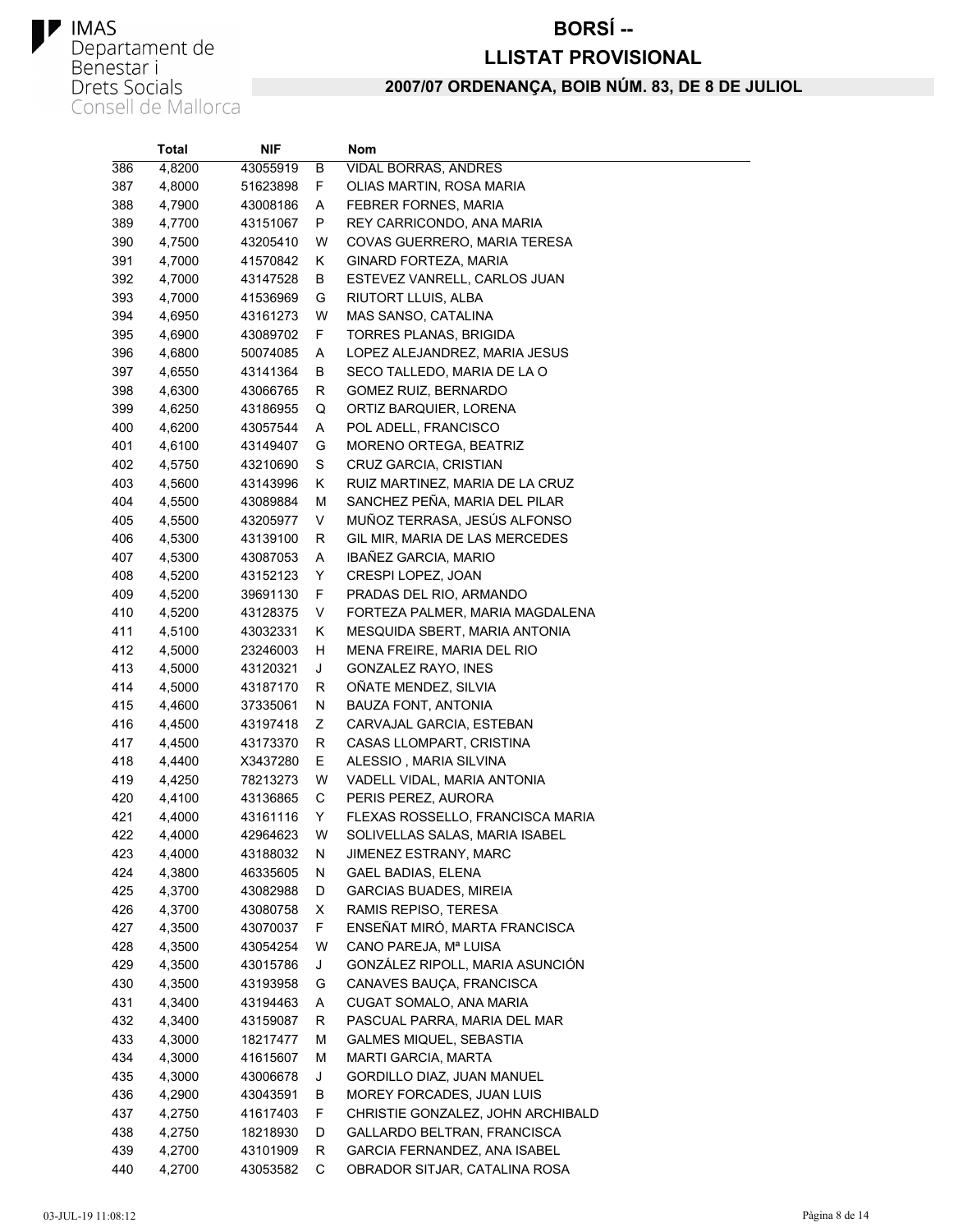#### **BORSÍ--**

#### **LLISTAT PROVISIONAL**

|     | Total  | NIF      |    | Nom                                  |
|-----|--------|----------|----|--------------------------------------|
| 441 | 4,2500 | 43167876 | G  | JAUME ROMERO, TRINIDAD ISABEL        |
| 442 | 4,2500 | 43227827 | V  | <b>GARI CARVAJAL, RAUL</b>           |
| 443 | 4,2500 | 43167258 | F. | GARAU PUJOL, CATALINA                |
| 444 | 4,2500 | 43159993 | X  | SASTRE SERRA, MARGARITA              |
| 445 | 4,2500 | 78201603 | Q  | BAUZA HUGUET, BARTOMEU               |
| 446 | 4,2500 | 43137364 | J  | ANTELMO OLIVER, NADAL JOAN           |
| 447 | 4,2500 | 43192704 | S  | JUAN BALLESTER, ALBERT               |
| 448 | 4,2500 | 43223623 | Е  | JIMENEZ ESTRANY, MARTA               |
| 449 | 4,2500 | 43185370 | н  | ROSSELLO LUPIAÑEZ, MARINA            |
| 450 | 4,2500 | 43125103 | В  | JOVER BAUTISTA, SERGIO               |
| 451 | 4,2500 | 43065050 | В  | AVELLA MORAGUES, CRISTOBAL           |
| 452 | 4,2500 | 43470541 | N  | PARDO SANCHEZ, TATIANA               |
| 453 | 4,2500 | 42998581 | N  | PINOS LLULL, SANTIAGO JOSE           |
| 454 | 4,2500 | 43168212 | H  | ARQUES TORO, ESTEBAN                 |
| 455 | 4,2500 | 43200711 | H  | ISERN SUÑER, MATEU                   |
| 456 | 4,2500 | 37342912 | С  | MAYOL GEÑABERT, ADRIA                |
| 457 | 4,2500 | 43166865 | М  | MORENO ORTEGA, ALEXANDRA             |
| 458 | 4,2500 | 43104468 | F  | BORRALLO RUIZ, RAUL                  |
| 459 | 4,2500 | 43470011 | В  | BONET BLANCO, MARINA                 |
| 460 | 4,2500 | 43210726 | М  | PALMER FERRANDO, MARGARITA           |
| 461 | 4,2500 | 41571878 | E  | HERNANDEZ SANCHEZ, LORENA            |
| 462 | 4,2500 | 43148453 | Q  | SERRA CAPO, JUAN                     |
| 463 | 4,2500 | 43184596 | Α  | TORRES MARTORELL, ISABEL             |
| 464 | 4,2500 | 43133432 | Ζ  | RUBIO ESTEVEZ, MARIA TERESA          |
| 465 | 4,2500 | 43182488 | В  | <b>MOLL MANERA, BARTOMEU</b>         |
| 466 | 4,2500 | 41587616 | М  | CABRER ROMAN, MARIA FRANCISCA        |
| 467 | 4,2500 | 43174124 | L  | CALVO VIADA, MARCOS                  |
| 468 | 4,2500 | 43138606 | J  | QUESADA VARELA, VANESSA              |
| 469 | 4,2500 | 43212386 | D  | SERRANO SAEZ, LORENA                 |
| 470 | 4,2500 | 43052860 | В  | PLANAS TEIXEDO, ANTONIO JOSE         |
| 471 | 4,2500 | 43190067 | Т  | CERRILLO MARTOS, ALEJANDRO           |
| 472 | 4,2500 | 43074477 | P  | ARQUES FERRAGUT, ANTONIA             |
| 473 | 4,2500 | 43177070 | Κ  | VILLAGARCIA JOFRE, SEBASTIAN ALBERTO |
| 474 | 4,2500 | 43184395 | D  | LARA OLIVER, VICTOR                  |
| 475 | 4,2500 | 41524407 | т  | PASCUAL CELEIRO, JOANA               |
| 476 | 4,2500 | 41615963 | Q  | GRIMALT CRESPO, Mª EUGENIA           |
| 477 | 4,2400 | 42983610 | Ζ  | GARAU ORELL, FRANCISCO JAVIER        |
| 478 | 4,2000 | 43098825 | E  | ARTIGUES LUNA, MARGARITA             |
| 479 | 4,2000 | 43050038 | H  | SASTRE PERELLO, MIQUELA              |
| 480 | 4,2000 | 43039735 | Г  | SANCHEZ SERRANO, MARIA LUISA         |
| 481 | 4,2000 | 43073402 | Ζ  | BALLESTER ARISTIN, MIGUEL FRANCISCO  |
| 482 | 4,1800 | 33525449 | М  | CERVANTES LEYMON, PEDRO ENRIQUE      |
| 483 | 4,1700 | 52837931 | P  | REINA MORALES, GLORIA ESTHER         |
| 484 | 4,1600 | 45560544 | М  | <b>GARCIA CANALES, RAQUEL</b>        |
| 485 | 4,1400 | 43089621 | H. | DIAS GALINDO, SANDRA                 |
| 486 | 4,1250 | 43141392 | Q  | SABATER GALICIA, ALFONSO             |
| 487 | 4,1250 | 43203094 | D  | SEBASTIAN MATEO, ESTER               |
| 488 | 4,1200 | 43123247 | н  | JIMENEZ SANCHEZ, SUSANA              |
| 489 | 4,1100 | 78215878 | P  | NAVARRO CIRER, JUANA                 |
| 490 | 4,1100 | 43046818 | H. | ABRINES COLL, MARIA MAGDALENA        |
| 491 | 4,1000 | 43056988 | E  | POU ADROVER, JUAN JOSE               |
| 492 | 4,1000 | 43016778 | Q  | FERNANDEZ-PACHECO PATON, MARIANA     |
| 493 | 4,1000 | 42996889 | Е  | SEGUI PAYERAS, JUAN                  |
| 494 | 4,1000 | 43115574 | G  | ARROM TOMAS, JAUME                   |
| 495 | 4,1000 | 43224529 | P  | RAMON BISBAL, ANTONIO                |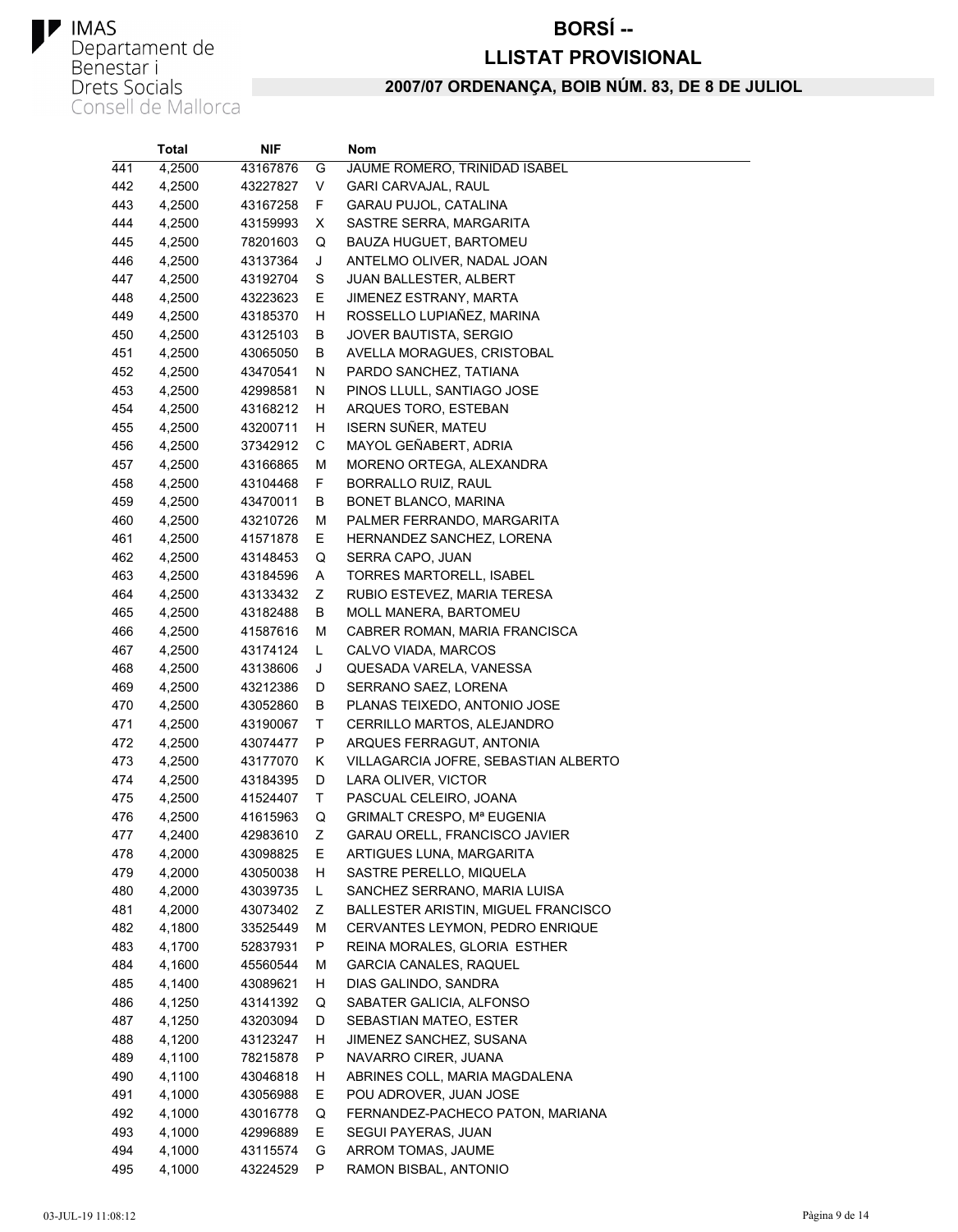#### **BORSÍ--**

#### **LLISTAT PROVISIONAL**

|     | <b>Total</b> | <b>NIF</b> |    | Nom                                    |
|-----|--------------|------------|----|----------------------------------------|
| 496 | 4,1000       | 43154869   | S  | JULIA MONER, GABRIEL                   |
| 497 | 4,1000       | 34064510   | S  | CAPO ALEMANY, MARIA JOSE               |
| 498 | 4,0500       | 74628025   | V  | PERALTA GARCIA, FRANCISCO              |
| 499 | 4,0000       | 18235367   | R  | MOREY MATAS, ISABEL MARIA              |
| 500 | 4,0000       | 43179835   | Α  | GIBERT MARIMON, ANTONIO                |
| 501 | 4,0000       | 43066154   | В  | SANTACANA CAÑELLAS, MANUEL             |
| 502 | 3,9500       | 18236261   | Κ  | PUIGSERVER LLINÀS, FELIPE              |
| 503 | 3,9500       | 05284660   | Г  | SANCHEZ SANCHEZ DEL ARCO, MARIA PALOMA |
| 504 | 3,9500       | 43063623   | х  | SERRANO LLABRES, LAURA                 |
| 505 | 3,9500       | 43186551   | Α  | INAREJOS DE JUANA, JORGE               |
| 506 | 3,9250       | 43163782   | G  | MERINO GARRIDO, ANTONIO                |
| 507 | 3,9000       | 41535684   | F  | BENNASSAR COMAS, CATALINA VICTORIA     |
| 508 | 3,9000       | 43171762   | Α  | CLADERA VAQUER, MARC                   |
| 509 | 3,8700       | 18219923   | J  | PORRAS RIERA, CLOTILDE                 |
| 510 | 3,8500       | 41454897   | Г  | DIAZ VICENTE, MARIA DEL MAR            |
| 511 | 3,8500       | 43045073   | Κ  | SANCHEZ FERNANDEZ, JUAN ANTONIO        |
| 512 | 3,8500       | 43075065   | Κ  | BALLESTEROS MORANTA, MARIA ISABEL      |
| 513 | 3,8500       | 43188121   | D  | BERTELLOTTI CARRETERO, MARIA YANINA    |
| 514 | 3,8100       | 18233122   | X  | RIVERA FERNANDEZ, CLARA ISABEL         |
| 515 | 3,8000       | 43090868   | Τ  | ALCOVER MARCH, JUAN                    |
| 516 | 3,7950       | 43047725   | М  | CERDO JAUME, MARIA DEL PILAR           |
| 517 | 3,7750       | 43175767   | Υ  | MARCH MARTINEZ, SENDA BEDA             |
| 518 | 3,7750       | 43129148   | P  | TERRON ZAMORA, YOLANDA                 |
| 519 | 3,7500       | 43008459   | Т  | VALLS MERINO, MANUELA                  |
| 520 | 3,7500       | 43076970   | V  | BORRAS LLABRES, CATALINA MERCEDES      |
| 521 | 3,7500       | 18233572   | Τ  | OLIVER VALLES, CATALINA                |
| 522 | 3,7400       | 43190218   | J  | QUETGLAS SALOM, JONATAN                |
| 523 | 3,7300       | 44798501   | Κ  | MARZO SONGEL, ALVARO                   |
| 524 | 3,7300       | 43002429   | Г  | MUNTANER ESTELA, CATALINA              |
| 525 | 3,7000       | 43039405   | В  | ABRINES POU, MARGARITA ANA             |
| 526 | 3,7000       | 43144860   | В  | SANCHEZ GOMEZ, MARIA INES              |
| 527 | 3,7000       | 78216643   | Ζ  | SARD BRUNET, JERONI                    |
| 528 | 3,6950       | 44329998   | М  | MORA SANCHEZ, CRISTINA                 |
| 529 | 3,6750       | 43148831   | Α  | LAZARO TRILLO FIGUEROA, PAULA          |
| 530 | 3,6500       | 50072137   | X  | FONT PEREDA, RAUL                      |
| 531 | 3,6400       | 44328449   | С  | ITURRA VALENZUELA, GERMAN RODRIGO      |
| 532 | 3,6200       | 43167295   | Κ  | SCHNEIDER GAROLFI, NONICA MALENA       |
| 533 | 3,6100       | 43040539   | н  | PLOMER NADAL, JUAN MIGUEL              |
| 534 | 3,6000       | 43102596   | Κ  | CLEMENTE ESTRUCH, JERONIMA MARIA       |
| 535 | 3,6000       | 78205227   | Y  | ALCARAZ GARNES, ANGEL                  |
| 536 | 3,5800       | 43096949   | D  | MARTINEZ RIBAS, MARIA LUISA            |
| 537 | 3,5750       | 43156029   | W  | ENSEÑAT RISUEÑO, MIGUEL                |
| 538 | 3,5600       | 43185057   | G  | SAMPOL COLOM, MARINA                   |
| 539 | 3,5500       | 43460432   | Τ  | PERICAS DURAN, ALBERT JOAN             |
| 540 | 3,5300       | 43049687   | N  | SALAMANCA PASCUAL, LAURA DOLORES       |
| 541 | 3,5250       | 43124255   | Ζ  | DORADO ROMERO, SABRINA                 |
| 542 | 3,5000       | 18232379   | Α  | MORALES PEREZ, ANA PILAR               |
| 543 | 3,5000       | 42973672   | Ν  | MUNTANER RIGO, MIGUEL                  |
| 544 | 3,5000       | 43122428   | G  | RAMIS BAUÇÀ, LAURA                     |
| 545 | 3,5000       | 43045031   | W  | SERRA VICENS, ANTONIA                  |
| 546 | 3,5000       | 34066039   | A  | BOSCH COMPANY, MARGARITA ROSA          |
| 547 | 3,5000       | 43205361   | E. | BRUNO COMPANY, MARGARITA               |
| 548 | 3,5000       | 43155291   | Τ  | MARTORELL MEDINA, INES                 |
| 549 | 3,5000       | 43461451   | F  | CANO RIBOT, JOAN                       |
| 550 | 3,5000       | 43121455   | C  | GONZALEZ ZOYO, JOSE FRANCISCO          |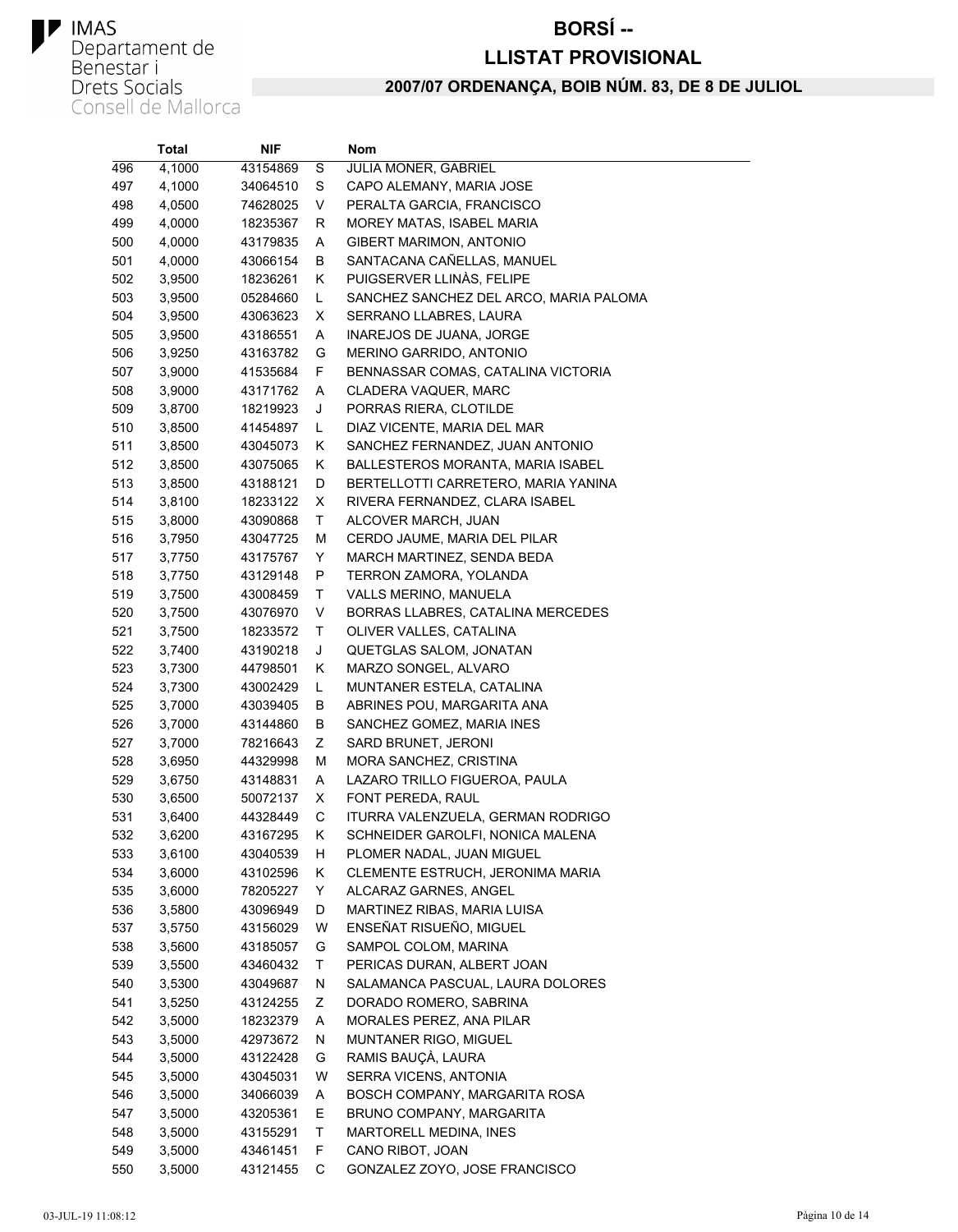#### **BORSÍ--**

#### **LLISTAT PROVISIONAL**

|     | <b>Total</b> | NIF      |   | Nom                                  |
|-----|--------------|----------|---|--------------------------------------|
| 551 | 3,5000       | 43172511 | Q | CERDÁ POMAR, MARIA CRISTINA          |
| 552 | 3,5000       | 71457829 | Α | MONTAUVAN MARTINEZ, DESIREE NATALI   |
| 553 | 3,5000       | 43155392 | D | MOREY SAMPOL, FRANCISCA              |
| 554 | 3,5000       | 43151551 | D | RAMIS CARDELL, MARIA MARGARITA       |
| 555 | 3,5000       | 50185777 | F | PEREZ RUIZ, MARIA JOSE               |
| 556 | 3,5000       | 42988427 | R | LLABRES GUASP, ANDREU                |
| 557 | 3,5000       | 43089802 | S | ROMERO FERRERA, JUAN JAVIER          |
| 558 | 3,5000       | 43114393 | Г | <b>JUAN MORENO, PERE</b>             |
| 559 | 3,5000       | 43052009 | В | MASCARO SABATER, FRANCISCA           |
| 560 | 3,5000       | 43164118 | н | MORENO MARTINEZ, JUAN MANUEL         |
| 561 | 3,5000       | 43152430 | Ζ | AMENGUAL MUÑOZ, MARGARITA ISABEL     |
| 562 | 3,5000       | 41459820 | С | CARDONA POYATOS, JUAN DIEGO          |
| 563 | 3,5000       | 43208432 | В | PIZA PERIAÑEZ, PAULA                 |
| 564 | 3,5000       | 43040863 | С | COMPANY SIMO, MARIA ROSA             |
| 565 | 3,5000       | 41537340 | F | FE ROIG, ANTONI                      |
| 566 | 3,5000       | 43169542 | Ζ | GIBERT RIPOLL, MARINA                |
| 567 | 3,5000       | 43170480 | D | MATEU CATALA, MARINA                 |
| 568 | 3,5000       | 43174574 | D | <b>BLANES ROSSELLO, MARINA</b>       |
| 569 | 3,5000       | 43129124 | F | SANCHEZ LUPIAÑEZ, IRENE              |
| 570 | 3,5000       | 43209929 | J | PUJOL BAENA, IRIS                    |
| 571 | 3,5000       | 43094380 | Q | MACHADO MARIN, MARIA ANSELMA         |
| 572 | 3,5000       | 43091464 | Κ | LLORENTE SANCHEZ, DANIEL JORGE       |
| 573 | 3,5000       | 37338870 | Α | REUS BAUZA, ALICIA                   |
| 574 | 3,5000       | 78212952 | Α | BISBAL COLOM, MARGARITA              |
| 575 | 3,5000       | 78215080 | S | GELABERT CRESPI, MARIA ANTONIA       |
| 576 | 3,5000       | 43229350 | Ε | RAMIS VEGA, JAVIER                   |
| 577 | 3,5000       | 43069268 | C | FERNANDEZ AZNAR, GINES               |
| 578 | 3,5000       | 43014542 | В | GARAU BLANES, FERNANDO ANGEL         |
| 579 | 3,5000       | 18224031 | G | AREVALO SUREDA, CATALINA             |
| 580 | 3,5000       | 78202767 | F | RIPOLL PONS, PERE JOAN               |
| 581 | 3,5000       | 78214409 | В | SALOM NIELL, MARIA MAGDALENA         |
| 582 | 3,5000       | 43060663 | V | SERRA PALOU, MATEO                   |
| 583 | 3,5000       | 41518802 | F | FONTIRROIG MOLL, MATEU               |
| 584 | 3,5000       | 41538510 | G | MULET RIERA, MIQUEL ANGEL            |
| 585 | 3,5000       | 78210985 | Ζ | BELTRAN VAQUER, MARGARITA PILAR      |
| 586 | 3,5000       | 43205912 | Κ | ESCOBAR TORRES, JAVIER               |
| 587 | 3,5000       | 43113124 | S | ARQUES TORO, RAQUEL                  |
| 588 | 3,5000       | 41587193 | L | FEBRER BAUSA, LLUISA                 |
| 589 | 3,5000       | 43184578 | Ρ | ROMAN SAEZ, ADRIAN                   |
| 590 | 3,5000       | 43076801 | D | MARTORELL RODRIGUEZ, MANUEL          |
| 591 | 3,5000       | 43161388 | W | FELIU ROIG, ANTONIA                  |
| 592 | 3,5000       | 43028269 | F | GARCIA MARTINEZ, MARIA CRISTINA      |
| 593 | 3,5000       | 43045505 | Q | BRAVO LOPEZ, AMELIA                  |
| 594 | 3,5000       | 43154895 | н | MAS MARTINEZ, NEUS                   |
| 595 | 3,5000       | 43162212 | Κ | OBRADOR BUENDIA, SAMUEL              |
| 596 | 3,5000       | 37340513 | J | FONTCLARA ROSSELLO, JOANA            |
| 597 | 3,5000       | 37337650 | W | MUÑOZ NICOLAU, EDUARDO               |
| 598 | 3,5000       | 37341146 | W | BENNASAR SANTANDREU, ISABEL          |
| 599 | 3,5000       | 43139497 | F | MORGADO CURSACH, ALICIA              |
| 600 | 3,5000       | 43215735 | Τ | MARTINEZ ALOMAR, ANA MARIA           |
| 601 | 3,5000       | 43065698 | S | RAMON GANDARA, MARIA                 |
| 602 | 3,5000       | 18221146 | V | TORRES SANCHO, MARGARITA             |
| 603 | 3,5000       | 47703039 | G | GUIJO ARROYO, JOSE MIGUEL            |
| 604 | 3,5000       | 43188970 | F | SALES CRESPI, FRANCISCO JAVIER       |
| 605 | 3.5000       | 43112823 | J | <b>BERNAL GARCIA-SICILIA, VICTOR</b> |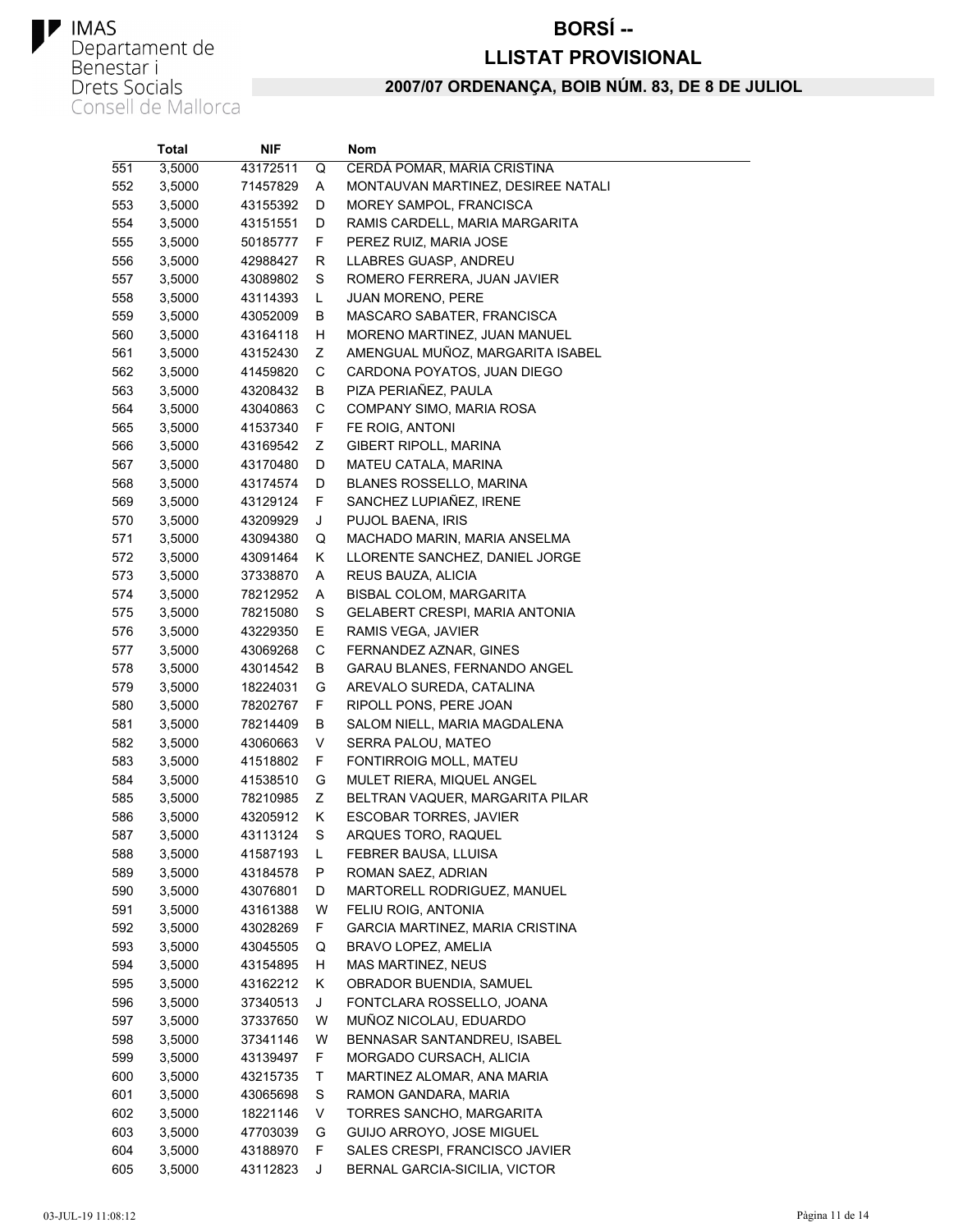## **TRAS**<br> **Departament de<br>
Benestar i<br>
Drets Socials<br>
Consell de Mallorca**

#### **BORSÍ--**

#### **LLISTAT PROVISIONAL**

|     | <b>Total</b> | NIF      |    | Nom                               |
|-----|--------------|----------|----|-----------------------------------|
| 606 | 3,5000       | 43149901 | S  | DIEZ CABEZA, VICENTE              |
| 607 | 3,5000       | 41517272 | н  | CONTRERAS CAÑAS, SONIA            |
| 608 | 3,5000       | 44511844 | J  | RUIZ LIEBANA, LAURA               |
| 609 | 3,4800       | 43102326 | G  | <b>MORRO PASTOR, ANTONIA</b>      |
| 610 | 3,4600       | 73570512 | Κ  | HERNANDEZ REINA, PATRICIA         |
| 611 | 3,4500       | 43104361 | S  | SERRANO ALFARO, ANTONIO           |
| 612 | 3,4500       | 43195806 | N  | JIMENEZ BONNIN, JAVIER            |
| 613 | 3,4200       | 43001706 | D  | PERIAÑEZ LOPEZ, MARIA ISABEL      |
| 614 | 3,4100       | 43166237 | Κ  | CARBOU CABEZA, MARIA DEL CARMEN   |
| 615 | 3,4000       | 43044678 | V  | SEGUI RAMIS, MARIA ANTONIA        |
| 616 | 3,3500       | 43096177 | L. | FAJARDO MAYA, CARMEN              |
| 617 | 3,3500       | 42998515 | S  | MARTINEZ LOSA, FRANCISCA          |
| 618 | 3,3500       | 43110007 | Α  | CAÑELLAS VIVES, MARIA DELS ANGELS |
| 619 | 3,3500       | 43206971 | Е  | SUAREZ NIETO, BORJA               |
| 620 | 3,2500       | 34069848 | V  | PARCERO ARIAS, TERESA             |
| 621 | 3,2300       | 07450439 | A  | GARCIA CHAMORRO, JOSE IGNACIO     |
| 622 | 3,1750       | 37341589 | P  | PAYERAS FERRIOL, MARIA            |
| 623 | 3,1000       | 43146488 | Y  | CORONADO MURILLO, LUISA           |
| 624 | 3,0500       | 43072846 | X  | SOCIAS LLULL, JOANA MARIA         |
| 625 | 3,0250       | 41535138 | J  | GENOVART BIBILONI, PAULA          |
| 626 | 2,9900       | 43196492 | P  | GUERRA CAÑELLAS, MARIA DEL MAR    |
| 627 | 2,9800       | 43073011 | Ζ  | <b>BONET GARI, FRANCISCA</b>      |
| 628 | 2,9500       | 43152638 | S  | ANTUNEZ JIMENEZ, JOSE MARIA       |
| 629 | 2,9300       | 43069197 | н  | LOPEZ ORDOÑEZ, DOLORES            |
| 630 | 2,8700       | 44325882 | Y  | TERRASA BUSQUETS, MARIA ANTONIA   |
| 631 | 2,7750       | 43119266 | Q  | TORRES GARCIA, ISABEL             |
| 632 | 2,7500       | 43187852 | Q  | RUBIO SALOM, ANA                  |
| 633 | 2,7500       | 43178412 | Y  | ARGUIMBAU ARGUIMBAU, RAUL         |
| 634 | 2,7500       | 43033192 | P  | PECOS PEREZ, LORENZA              |
| 635 | 2,7500       | 78211760 | F. | CLADERA CRESPI, ANTONI            |
| 636 | 2,7500       | 43163558 | X  | LLABRES PALMER, JAIME             |
| 637 | 2,7500       | 43180627 | J  | <b>CARRIO THOMAS, MIGUEL</b>      |
| 638 | 2,7500       | 43200601 | Τ  | POZUELO VAQUER, JAIME FORTUNATO   |
| 639 | 2,7500       | 43201137 | F  | ORELL MORENO, JOAN DIDAC          |
| 640 | 2,7500       | 78217013 | Q  | AMER SERRA, FRANCISCA MARIA       |
| 641 | 2,7500       | 43104323 | Τ  | CAMPINS JORQUERA, CAROLINA        |
| 642 | 2,7500       | 43135530 | L  | PESCE GARCIA, ALANA SOFIA         |
| 643 | 2,7500       | 43055423 | Κ  | GARCIA SANCHEZ, JOSE GABRIEL      |
| 644 | 2,7500       | 43166008 | Ε  | CERDA CANTALLOPS, MIGUEL ANGEL    |
| 645 | 2,7400       | 43160955 | Y  | SANCHEZ GOMEZ, ANABEL             |
| 646 | 2,7250       | 18226869 | J  | QUETGLAS DURAN, ANTONIO           |
| 647 | 2,7200       | 43172185 | N  | GARCIA-DELGADO AGRA, HECTOR       |
| 648 | 2,7000       | 43150527 | С  | VAQUER REBOREDO, MARIA ISABEL     |
| 649 | 2,6500       | 43081206 | K. | PORCEL SOCIAS, ANTONIA            |
| 650 | 2,6100       | 43105866 | W  | BARCELO HUGUET, MIGUEL ANGEL      |
| 651 | 2,6000       | 73569336 | H. | SANCHO VIANA, CRISTINA            |
| 652 | 2,5750       | 43038843 | R  | RIGO FORTUNY, ANA                 |
| 653 | 2,5600       | 43081569 | Q  | PERONA SPITS, ANTONIO             |
| 654 | 2,5400       | 43133495 | P  | POCOVI FERNANDEZ, BASILIA         |
| 655 | 2,5200       | 43037628 | М  | LOPEZ AYUSO, MARIA DEL PILAR      |
| 656 | 2,5000       | 43031264 | N  | HAZAÑAS DE ASIS, FRANCISCA        |
| 657 | 2,5000       | 34065613 | Ζ  | CARBONELL MUNAR, M. CARMEN        |
| 658 | 2,5000       | 43094527 | W  | GARCIA ALAMINOS, CARMEN           |
| 659 | 2,5000       | 18234860 | Τ  | CUELLAR SERRA, JOSE MIGUEL        |
| 660 | 2,5000       | 49607786 | Y. | CRISTANCHO BELTRAN, BIBIANA       |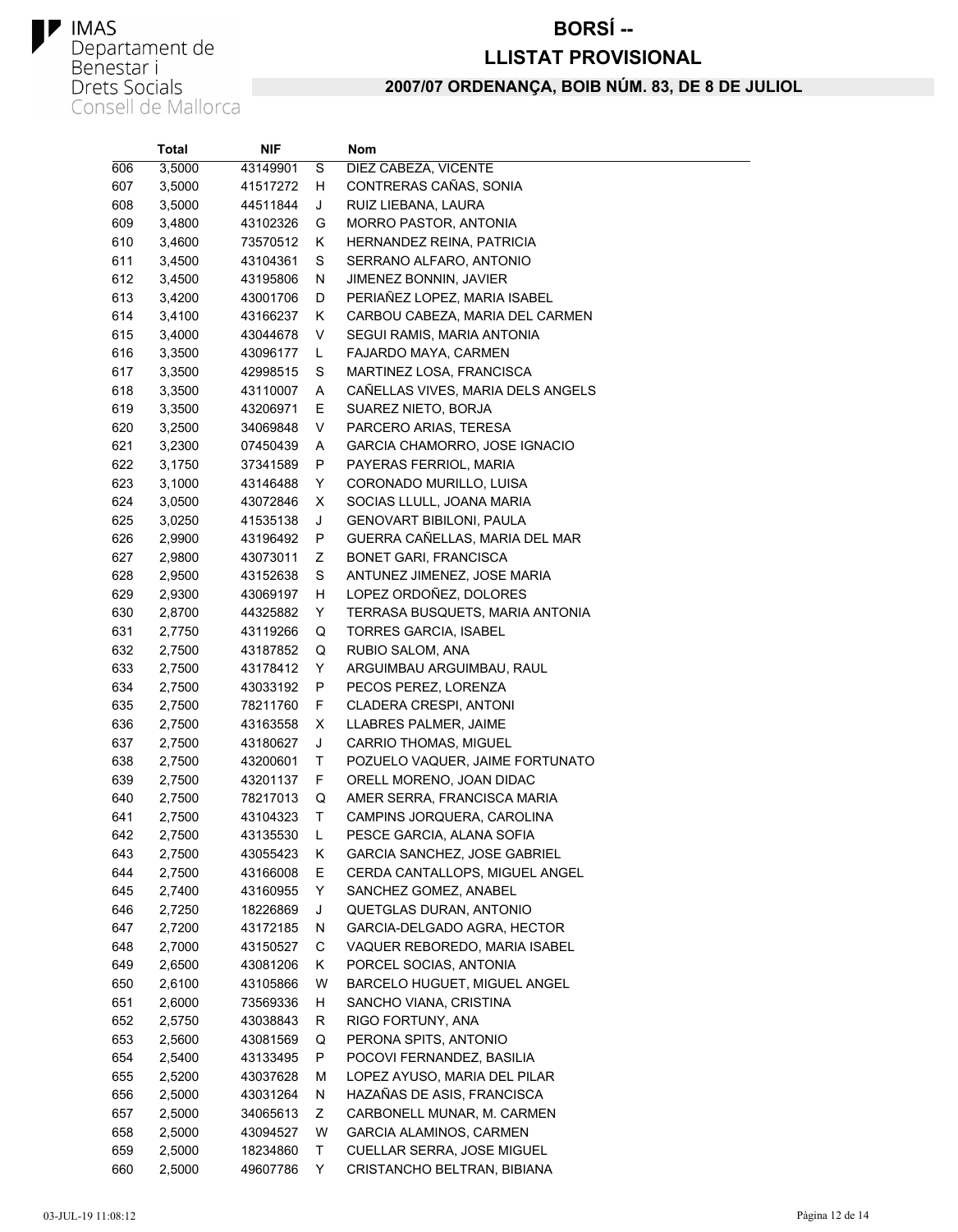#### **BORSÍ--**

#### **LLISTAT PROVISIONAL**

|     | Total  | NIF      |    | Nom                                |
|-----|--------|----------|----|------------------------------------|
| 661 | 2,5000 | 36108646 | Α  | PREGAL CADENAS, MARIA DEL CAMINO   |
| 662 | 2,5000 | 46051485 | В  | LORENZO TORRES, ISABEL             |
| 663 | 2,5000 | 34744661 | X  | CAMPS LOPEZ, ISRAEL JAIME          |
| 664 | 2,5000 | 44329584 | М  | GROSSI PUJADAS, MIGUEL ANSELMO     |
| 665 | 2,5000 | 78219259 | P  | FONTIRROIG PONS, ANTONIA           |
| 666 | 2,5000 | 43019467 | Ζ  | ROMERO JIMENEZ, MANUEL             |
| 667 | 2,5000 | 43190799 | Г  | PRATS MILLAN, ESTHER               |
| 668 | 2,5000 | 43114352 | R  | VICH RUBIO, JESUS                  |
| 669 | 2,5000 | 44327026 | T  | MORA MORENO, ANTONIA               |
| 670 | 2,5000 | 21649814 | Y  | GUERRERO JORDA, JAVIER             |
| 671 | 2,5000 | 43039714 | Κ  | DUERKOP ARBOS, ENRIQUE             |
| 672 | 2,5000 | 43140598 | G  | VALLEJO GOMEZ, MARIANA             |
| 673 | 2,5000 | 43039943 | С  | FERNANDEZ RIGO, ANA MARIA          |
| 674 | 2,5000 | 43112244 | D  | SERRA GELABERT, ISABEL MARIA       |
| 675 | 2,5000 | 43077769 | В  | MASSOT PERICAS, ISABEL MARIA       |
| 676 | 2,5000 | 43096347 | М  | BERNAD LOSADA, EUGENIO             |
| 677 | 2,4500 | 43142997 | В  | <b>BALAGUER SERRA, ESTHER</b>      |
| 678 | 2,4100 | 43146444 | P  | DURAN TERRADES, NURIA              |
| 679 | 2,3700 | 43015891 | Α  | <b>BOSCH CONTESTI, BALTASAR</b>    |
| 680 | 2,3500 | 43171285 | D  | PASTOR CORTES, JOANA MARIA         |
| 681 | 2,3500 | 18225248 | W  | MUT FERNANDEZ, MIGUEL              |
| 682 | 2,3500 | 43186283 | В  | TORRES CASTILLO, MIGUEL            |
| 683 | 2,3500 | 43102359 | Ζ  | SABATER GALICIA, MARIA BEATRIZ     |
| 684 | 2,3500 | 43058253 | Ε  | MORA ARMIJO, JAIME                 |
| 685 | 2,3500 | 41574717 | D  | VADELL BOVER, FRANCESCA            |
| 686 | 2,3300 | 43025959 | C  | BRUNO PASCUAL, JUAN                |
| 687 | 2,2400 | 43160241 | М  | FRANCO PEDREÑO, JUANA              |
| 688 | 2,2000 | 37339317 | J  | PUJADAS LLOMPART, MARIA MAGDALENA  |
| 689 | 2,2000 | 43193988 | В  | ARIZA ARIZA, ARACELI               |
| 690 | 2,1600 | 39891785 | X  | FERRE MASQUE, JUDIT                |
| 691 | 2,1300 | 43146637 | V  | RODRIGUEZ CAMPOS, JORGE            |
| 692 | 2,0000 | 43040277 | D  | BARCELO ARTIGUES, MARIA FRANCISCA  |
| 693 | 2,0000 | 43083267 | N  | POZO OLMOS, ROSA MARIA             |
| 694 | 2,0000 | 18235959 | н  | ALBERTI ORENES, ANA MARIA          |
| 695 | 2,0000 | 43191900 | Q  | GALLEGO HONRUBIA, ELENA            |
| 696 | 1,9900 | 35071308 | В  | CORTES LOPEZ, MONTSERRAT           |
| 697 | 1,9900 | 43056607 | D  | MUNAR REUS, ANTONIA                |
| 698 | 1,9000 | 43158582 | W  | ALEMANY FERNANDEZ, MARIA DEL PILAR |
| 699 | 1,8900 | 43147804 | В  | SANTANDREU PONS, MARGALIDA         |
| 700 | 1,8650 | 43119246 | L  | QUETGLAS OVIEDO, DANIEL            |
| 701 | 1,8500 | 42998573 | G  | FONT VEGA, MAGDALENA ASUNCIÓN      |
| 702 | 1,8500 | 41586079 | D  | FORNES ROSSELLO, LIDIA             |
| 703 | 1,8300 | 43033494 | В  | CAPELLA MIR, FRANCISCA MARGARITA   |
| 704 | 1,8300 | 43164684 | D  | SIQUIER CERDO, LEONOR FRANCISCA    |
| 705 | 1,8000 | 34067163 | Τ  | SASTRE VALLESPIR, ANTONIA          |
| 706 | 1,7750 | 78212467 | R  | MARTORELL GELABERT, GUILLERMO      |
| 707 | 1,7700 | 43128740 | Ζ  | CABALIN COZAR, MARTA               |
| 708 | 1,7600 | 34066854 | J  | <b>GARCIA MILLAN, MARGARITA</b>    |
| 709 | 1,7600 | 43088470 | V  | MAS ESTREMERA, VIRGINIA            |
| 710 | 1,7500 | 77406268 | Κ  | RUS DE LA IGLESIA, ANA             |
| 711 | 1,7500 | 43225470 | Y  | ALZINAS FERNANDEZ, INMACULADA      |
| 712 | 1,7500 | 44326081 | κ  | GIMENEZ BLAYA, MARIA FRANCISCA     |
| 713 | 1,7500 | 43113565 | L. | MORIANA DIAZ, VERONICA             |
| 714 | 1,7500 | 43036639 | М  | GARCIA DEL SALTO, ROSARIO          |
| 715 | 1,7500 | 43164655 | Α  | ARMENTA MAYOL, M. CARMEN           |